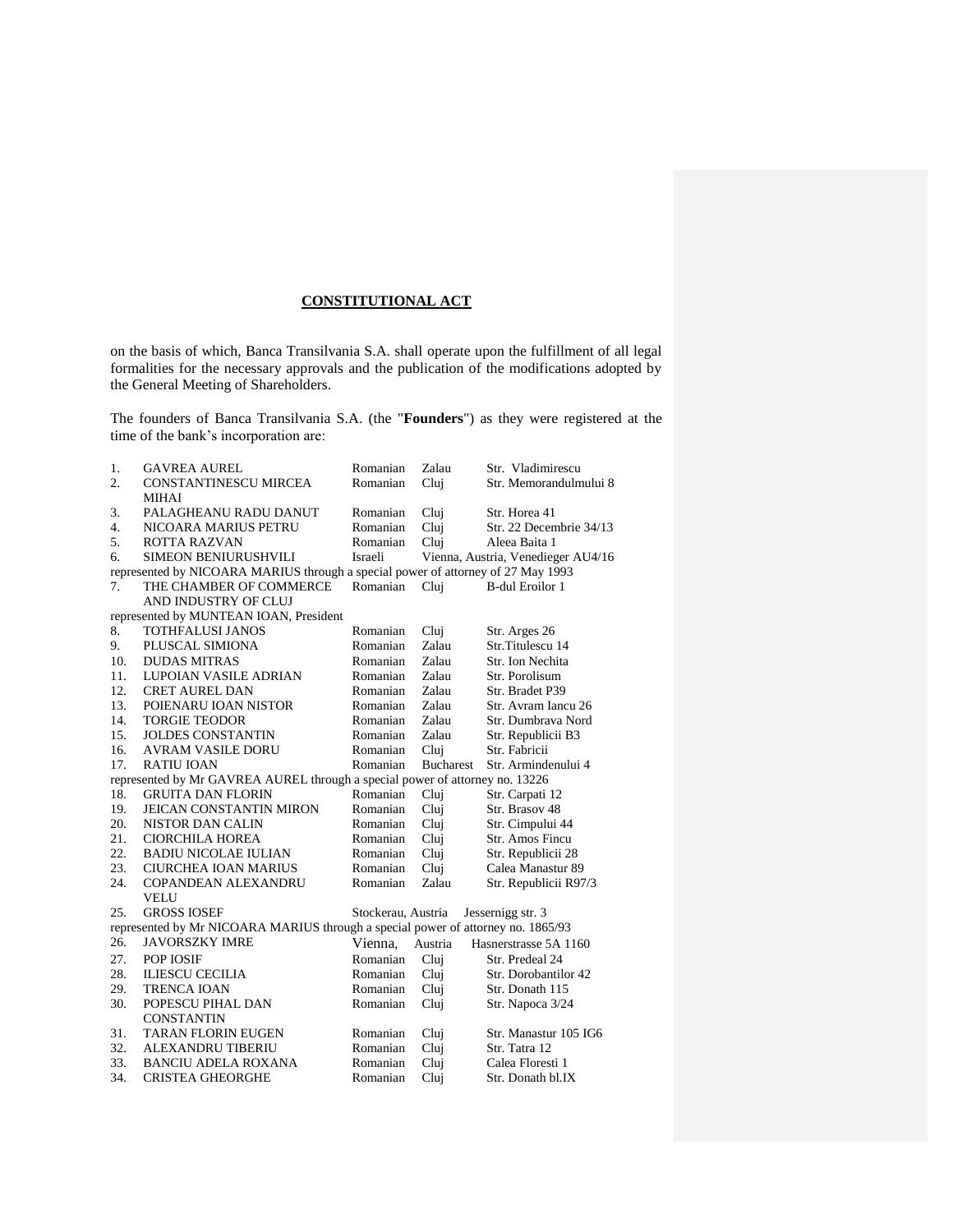| 35. | PRIVATE OWNERSHIP FUND of<br><b>BANAT &amp; CRISANA</b> | Romanian        | Clui   | Calea Victoriei 33/35   |
|-----|---------------------------------------------------------|-----------------|--------|-------------------------|
| 36. | <b>MAJER FLORIN</b>                                     | Romanian        | Oradea | Str. Mimozei 3          |
| 37. | MECIU EUGEN ALEXANDRU                                   | Romanian        | Clui   | Str. Dorului 21         |
| 38. | <b>MERCEAN GLIGOR</b>                                   | Romanian        | Clui   | Str. Pietroasa 20       |
| 39. | <b>MICORICIU VALENTIN</b>                               | Romanian        | Oradea | Aleea Apei Calde 20     |
| 40. | MOGA MIRCEA                                             | Romanian        | Clui   | Str. Sindicatelor 3     |
| 41. | MOGA VOICA                                              | Romanian        |        | Str. Sindicatelor 3     |
| 42. | <b>NASUI SIMION IOAN</b>                                | Romanian        |        | Allea Dorohoi 6, sect 4 |
| 43. | <b>SILAGHI CLAUDIU EUGEN</b>                            | Romanian        |        | Str. C. Brancusi 2      |
| 44. | <b>TARTAN IOAN</b>                                      | Romanian        |        | Str. Petrosani 2        |
| 45. | <b>GHITE SORIN VOICU</b>                                | Austria, Vienna |        | Wolf Schmaezl           |
| 46. | <b>NASUI DOREL VASILE</b>                               | USA. Illinois   |        | 255 Bradwell Rd 60010   |

#### **Art. 1 NAME**

The name of the bank is BANCA TRANSILVANIA S.A. In all documents, publications, notices and other acts issued by the Bank, its name shall be "BANCA TRANSILVANIA" followed by the initials S.A., its share capital and registration number with the Trade Registry.

#### **Art. 2 INCORPORATION**

BANCA TRANSILVANIA S.A. was incorporated on the basis of the Articles of Association signed in Cluj-Napoca.

## **Art. 3 LEGAL STATUS**

BANCA TRANSILVANIA S.A. is a Romanian legal entity, a joint stock company, organized and existing under the provisions of this constitutional act.

BANCA TRANSILVANIA S.A. is hereinafter referred to as the "**Bank**".

# **Art. 4 HEADQUARTERS**

The bank's headquarters is in Cluj-Napoca, str. G. Baritiu no. 8. It may be moved to any other location in Romania, under the law and in accordance with the decision of the General Meeting of Shareholders. The Bank may establish subsidiaries, branches, agencies and representative offices throughout Romania and abroad, under the law.

## **Art. 5 DURATION**

The duration of the Bank's operation is undetermined. It may be modified in compliance with the legal requirements.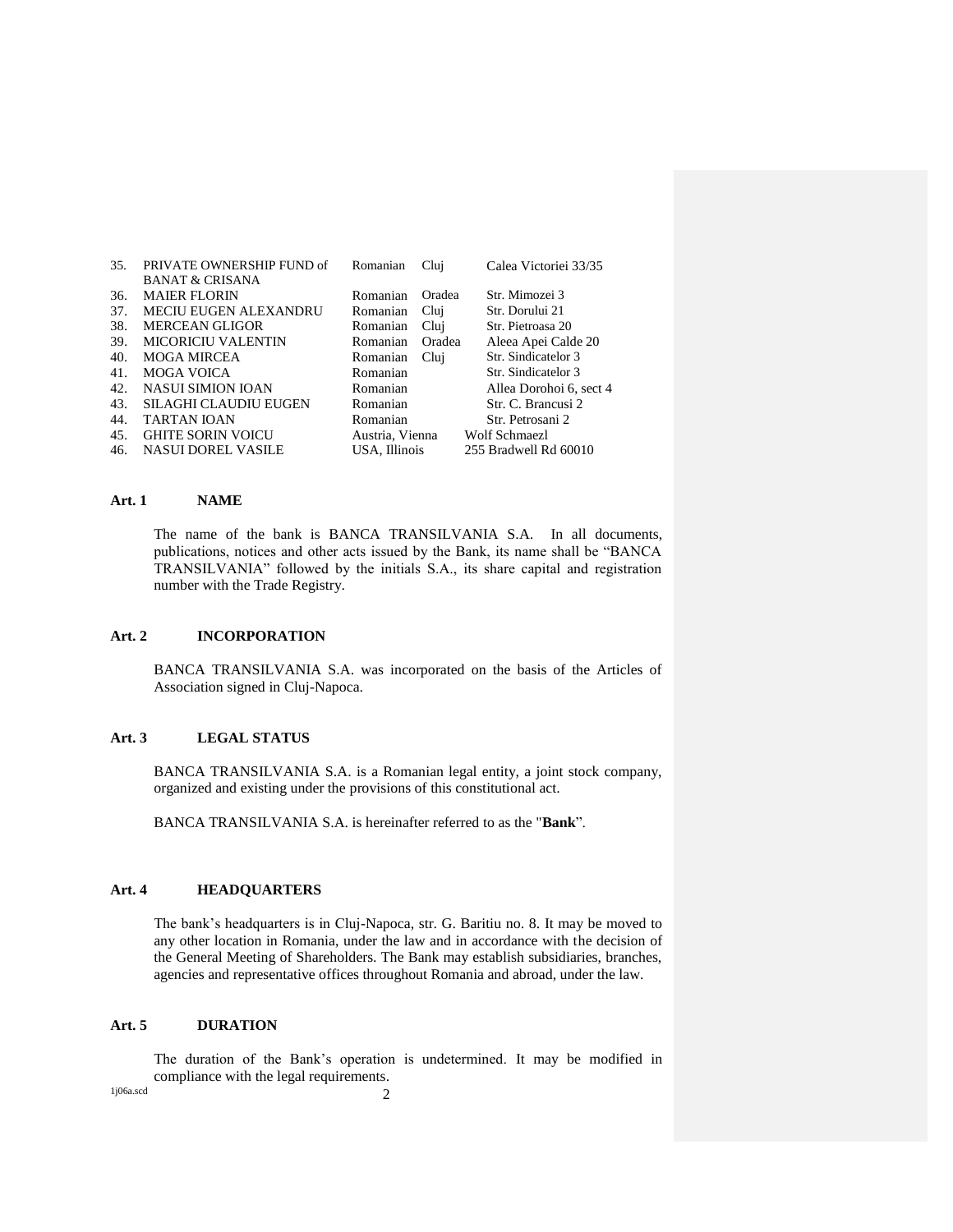## **Art. 6 OBJECT OF ACTIVITY**

The Bank shall perform specific operations and activities in Romania and abroad, in its own name or on behalf of the Bank's customers, either legal entities or individuals, on behalf of certain institutions or in cooperation with them. The Bank shall perform the operations listed below as well as other operations under the legislation in force:

The main object of activity is under Section K - Financial intermediation and insurances, Division 64 - Financial intermediation, except for insurances and pension funds, Group 641 - Monetary intermediation, **class 6419 - Other monetary intermediation activities,**  respectively.

6419 - to attract deposits and other reimbursable funds;

6419 - to contract loans including consumer loans, mortgage loans, trade finance, factoring, discounting and forfeiting operations;

6419 - monetary transfer services;

6419 - to issue and to manage payment instruments such as credit cards, travelers' cheques and similar ones, including issur of electronic money;

6419 - to issue guarantees and to undertake commitments;

6419 - to perform transactions in its own name or on account of its customers, under the law, with:

- money market instruments such as cheques, bills of exchange, promissory notes, deposit certificates;
- foreign currency;
- futures contracts;
- instruments based on forex and interest rates (exchange rate futures; interest rate futures; exchange rate forwards; forward rate agreements; foreign currency swaps; interest rate swaps):
- securities and other financial instruments (T-bills, bonds);
- 6419 intermediation on the inter-bank market;
- 6419 to keep in custody and for management securities and other financial instruments;
- 6419 to provide information and reference data in the field of lending;
- 6419 to lease safe boxes;

6419 – to deposit assets of investment funds and investment companies;

6419 – to distribute participations in investment funds and investment companies;

6419 – to act as an operator of the Electronic Archive for Movable Assets Guarantees;

6419 – to perform transactions with precious metals and objects made of precious metals;

6419 – to participate in the share capital of other companies;

6419 – to perform registration services with the Electronic Archive for Movable Assets Guarantees in respect of credits, guarantee letters and other operations where the bank is a contractual party;

4799 – operations with movables resulting from the enforcement of bank receivables (trading through nonspecialized stores);

- 6311 data processing services;
	- database management or similar services for third parties;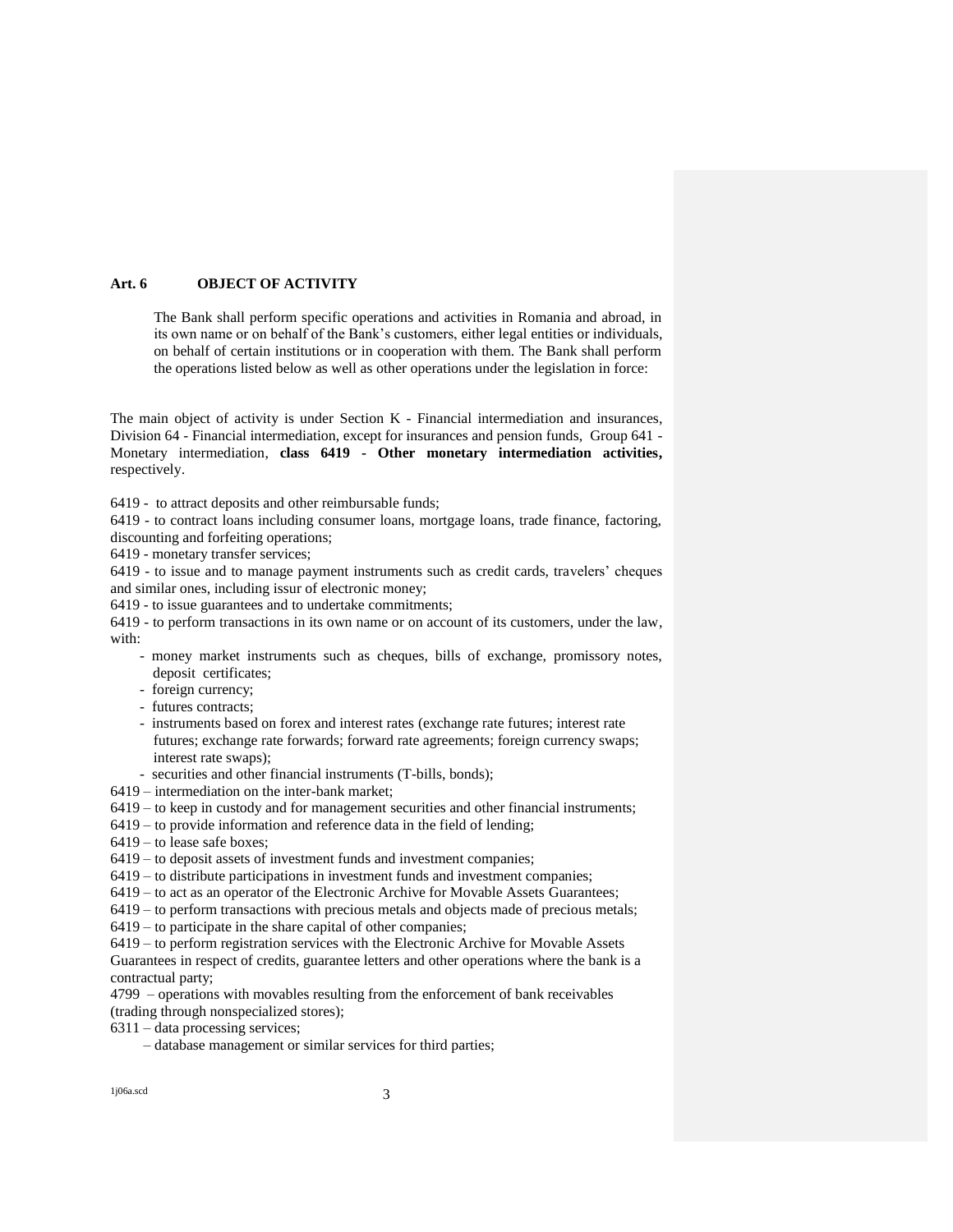6619 – to provide advice in relation with capital structure, business strategy and other relating aspects;

6622 – intermediation, on behalf or for the account of one or several insurers, of insurance products in complementation of the products provided by the credit institution, "nonfinancial operations under mandate or with commissions, especially on account of other entities in the group of the credit institution";

6629 – other activities auxiliary to insurance and pension funds - marketing activities for privately managed mandatory pension funds and for optional pension scheme prospectus; 6630 - to manage client portfolios and to provide related consultancy;

6810 – sale of buildings under the law;

6820 - lease of buildings under the law;

7022 – consultancy about mergers and/or acquisitions of companies;

7711 – lease of movable assets (automobiles and small utility cars);

7733– lease of movable assets (office equipment and machines);

8559 – training activities, under Art. 18 paragraph 1, letter. r) in the Gov. Order 99/2006 *any other activities or services to the extent that they are related to the financial sector, under the legal provisions governing such special activities )*

## **Art. 7 RESTRICTIONS**

The Bank shall not conclude any agreements or understandings and shall not adopt practices likely to bring the Bank in a dominant position on the money, financial or foreign currency market. The Bank shall not commit to any transactions in order to obtain any unfair advantages for the Bank or any third parties.

### **Art. 8 SECURITY OF DEPOSITS**

In order to protect the rights of depositors, the Bank shall act in accordance with the legal provisions in the matter.

### **Art. 9 SHARE CAPITAL**

The Bank has a share capital of RON **1.773.658.066**, divided into **1.773.658.066** shares, each having a par value of RON 0,1.

The share capital is subscribed and fully paid at the time that the most recent increase in capital is registered with the Trade Registry.

The payment of subscriptions shall be made in lei or, if the law permits otherwise, in foreign currency in amounts calculated at such exchange rate as the law may determine.

## **Art. 10 MODIFICATION OF SHARE CAPITAL**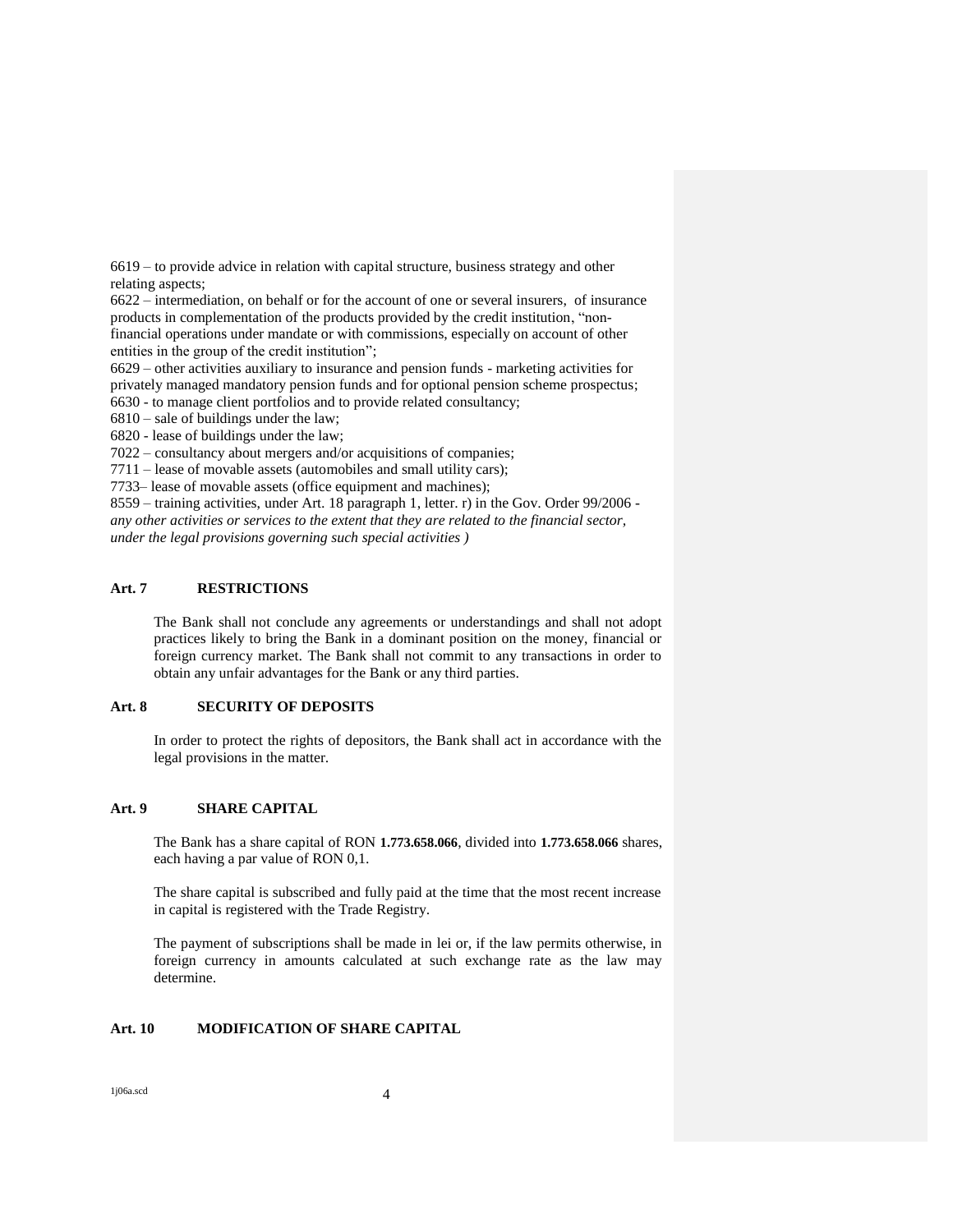a. The share capital may be increased based on the decision taken by the General Meeting of Shareholders in compliance with the legal provisions and only after the shares issued in the previous share issue have been paid up.

b. The decision of the General Meeting of Shareholders regarding the increase in the share capital shall be in force only if the capital increase is accomplished within one year from the date when it was decided.

c. Except when new shares are issued to all shareholders (pro rata with the number of shares already held), as a capital increase by way of distribution of dividends, the new shares resulting from any increase in the share capital (in this paragraph referred to as "**Shares**") shall be offered for subscription by written notice to the existing shareholders in proportion with the number of shares already held by them, observing the following principles:

- (a) The Bank shall send a notice in writing to each shareholder of the Bank (the "**Subscription Form**") specifying:
	- (i) the total number of offered shares;
	- (ii) the rights, privileges, terms and conditions for the offered shares; and
	- (iii) the price to be paid for each share.
- (b) Each shareholder shall have the option, which may be exercised within 30 days after receiving the Subscription Form, to subscribe, irrevocably and in pro rata with the shares already held, the shares offered in the Subscription Form by notifying the Bank in writing;
- (c) If, after exercising this option, there are shares that have not been subscribed, the remaining shares shall be offered to persons (including shareholders, if decided so) as selected by the Council of Administration of the Bank in compliance with the Constitutional Act.

*By exception, for the convertible bonds issued on the basis of the GSM decision of 27.04.2012 (for which the preemption right is established for the shareholders registered with the Shareholders' Register at the registration date, respectively May 21st 2012), at the time of their conversion, the share capital is to be increased, under the powers delegated to CA, in compliance with the conditions set and approved in the issue prospectus for such bonds and under the Law no.31/1991 as modified and republished as well as under any applicable legislation from time to time in force.* 

exception, for the convertible bonds issued on the basis of the GSM decision 12.04.2005, an issue realized under the issue prospectus of unsecured subordinated convertible bonds (approved by the National Committee for Securities under 2492/23.08.2005), at the time of their conversion, the share capital is to be increa under the CA responsibility, in compliance with the conditions set and approved in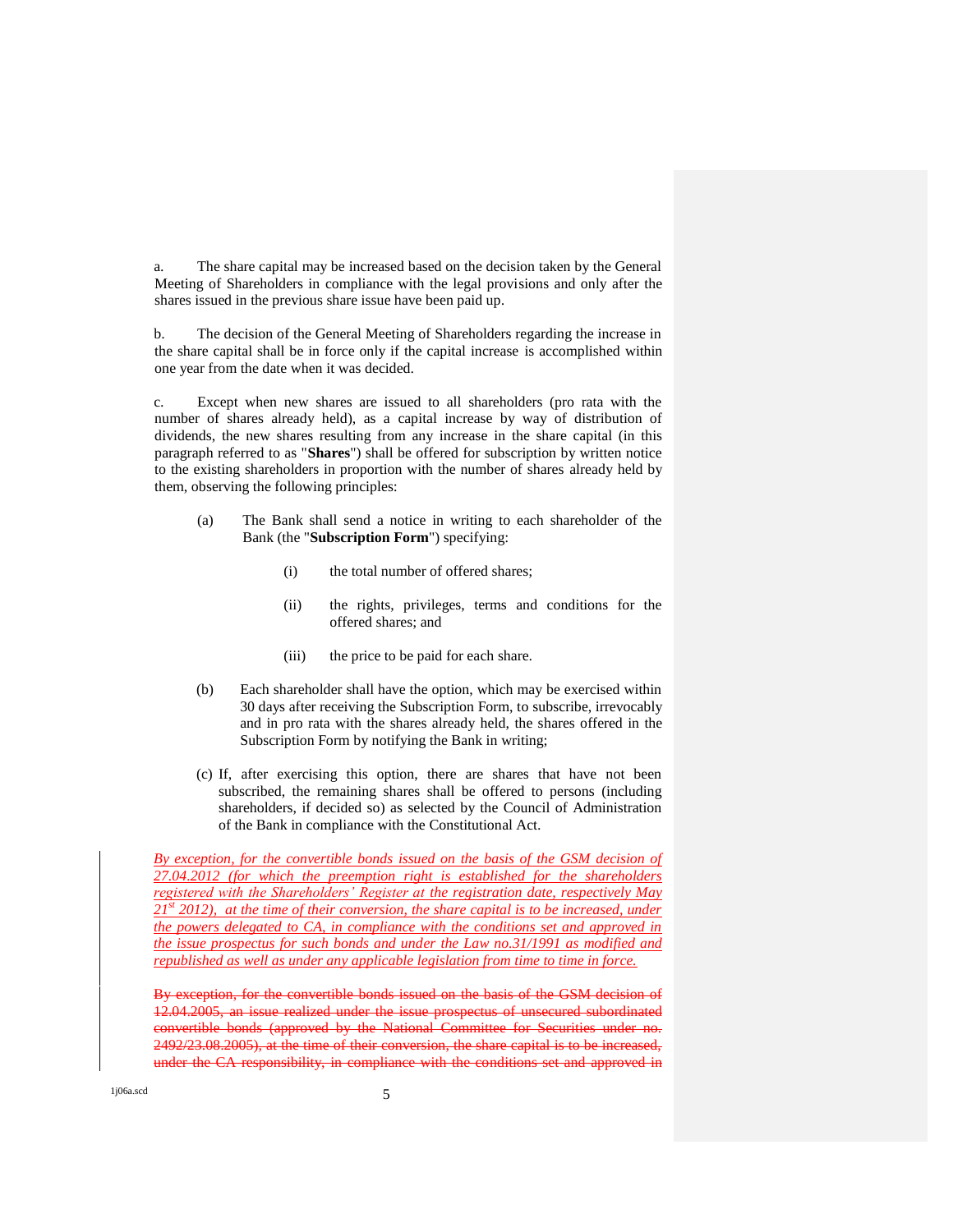the issue prospectus for such bonds, under the Law no.31/1991 (art.176, paragraph 3), without exercising any preemption right by the shareholders registered with the Shareholders' Register at the time of the conversion shareholders conversion).

*The provisions in the paragraph c. above regarding the principles in the increase of the share capital are also applicable in the issue of convertible bonds*

- de. The share capital may be decreased or replenished, based on a relating decision of the General Meeting of Shareholders subject to the legal provisions. In such case, the Bank shall redeem its own shares in proportion with the part of the decreased capital. The decrease may be carried out only after two months from the date when the decision adopted by the General Meeting of Shareholders was published in the Official Gazette.
- ef. If half of the share capital is found to be lost, the Council of Administration shall convene an Extraordinary General Meeting of Shareholders in order to decide to replenish the share capital, to adjust it to the remaining amount or to dissolve the Bank.

#### **Art. 11 SHARES**

a. The bank shares are nominal, dematerialized and recorded in accounts. The bank shares generate dividends, determined in line with the Bank's yearly profit. Any capital increase and new share issue can take place only after the full payment of the previously issued shares. The shares issued as a result of a capital increase will have a par value equal to that of the shares already issued.

Each share confers to the holder the right to participate in the General Meetings of Shareholders, to vote, to elect and to be elected in the Council of Administration or in the censors' commission, to receive a part of the net profit, annually, in form of dividends and, in case of liquidation, to receive a part of the net asset corresponding to its par value.

- b. (a) Each share confers the right to a single vote in the General Meeting of Shareholders.
	- (b) No shareholder can hold 10 % or more of the total share capital of the Bank except:
		- (i) with the approval of the General Meeting of Shareholders; and
		- (ii) in compliance with all formalities provided by law.
	- (c) Each shareholder must comply with the Constitutional Act and will be bound by the valid decisions of the General Meeting of Shareholders.

**Formatted:** Indent: Left: 0.5", Numbered + Level:  $1 +$  Numbering Style: a, b, c, ... + Start at: 4 + Alignment: Left + Aligned at: 0.98" + Indent at: 1.23"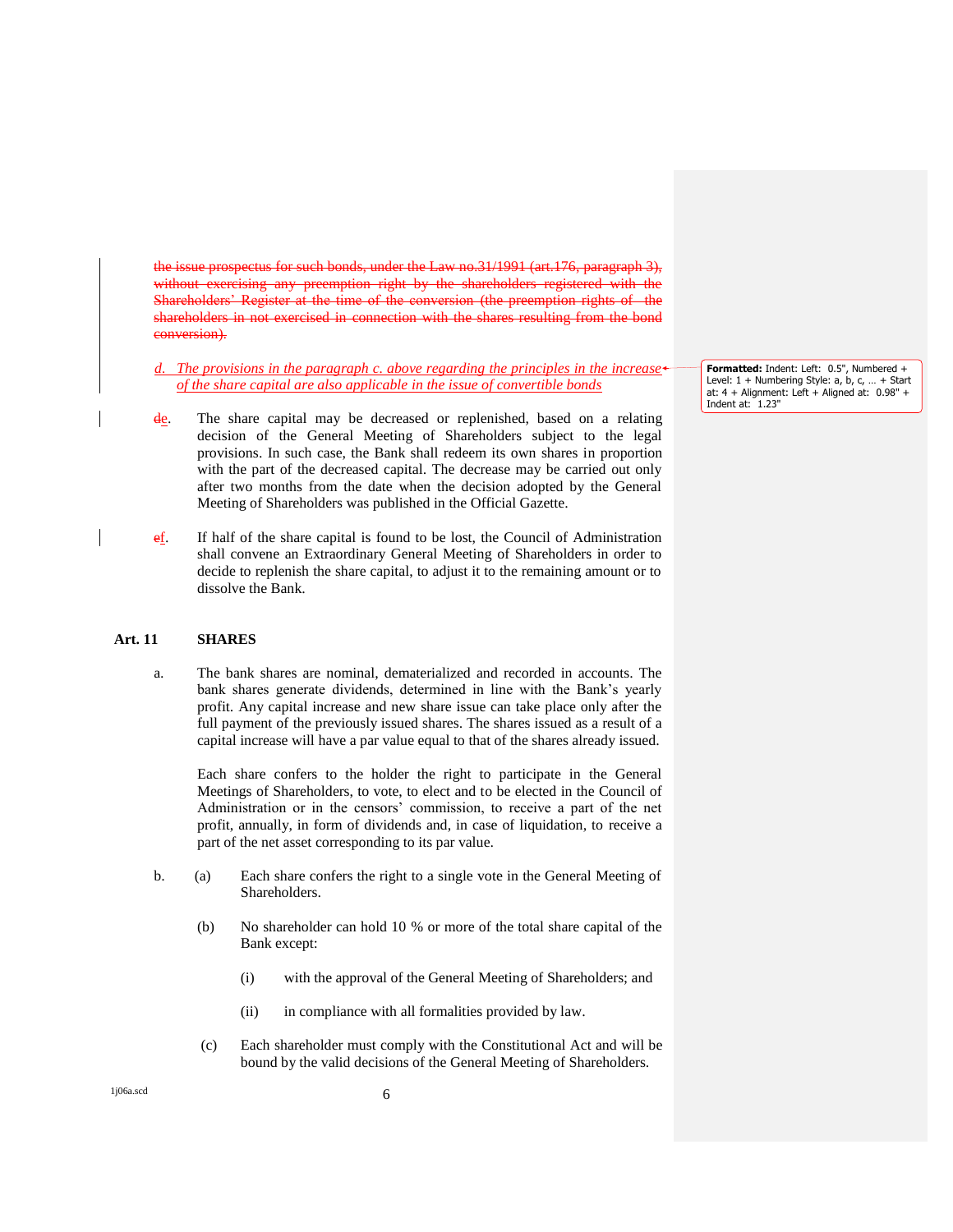- c. All shares shall confer equal rights and obligations. The shareholders shall be liable to the extent of the value of the shares they hold.
- d. The shares of the Bank are indivisible. If a share becomes the property of several persons, such a share will not be accepted by the Bank when transferring the ownership rights, before such persons appoint a sole representative to exercise the rights relating to that share. If several persons jointly hold a share, such persons shall be jointly liable in making payments in the account of the share in question.
- e. Upon the death of any Founder, all rights and obligations (if any) relating to his/her shares shall be assumed by his or her successor (if such successor chooses so).

### **Art. 12 GENERAL MEETINGS**

a. The governing body of the Bank is the General Meeting of Shareholders and it represents all shareholders. Its decisions, taken in compliance with the law and the Constitutional Act, shall be binding upon all shareholders, including those shareholders who have not attended the meetings.

b. Each shareholder may participate in the General Meetings, either in person or by a special power of attorney given in original to another person, who may or may be not a shareholder in the Bank, but who cannot be a bank employee or a member of the Council of Administration. Such a power of attorney shall be submitted to the Bank five days before the date scheduled for the meeting. Legal entities are represented in the general meetings by their legal representatives.

c. The General Meetings shall be held at the headquarters of the Bank or in another appropriate place, made known in time through a convening notice.

d. The General Meetings may be ordinary or extraordinary. The Ordinary General Meetings shall be held at least once a year, not later than four months after the closing of each financial year. In addition to the issues on the agenda, such meetings shall:

- (a) discuss, approve or modify the annual financial statements, based on the reports presented by the Council of Administration, the censors or, as the case may be, by the financial auditor and determine the dividends;
- (b) appoint and revoke the members of the Council of Administration and the censors;
- (c) appoint and revoke the financial auditor and determine the minimum duration of the financial audit contract;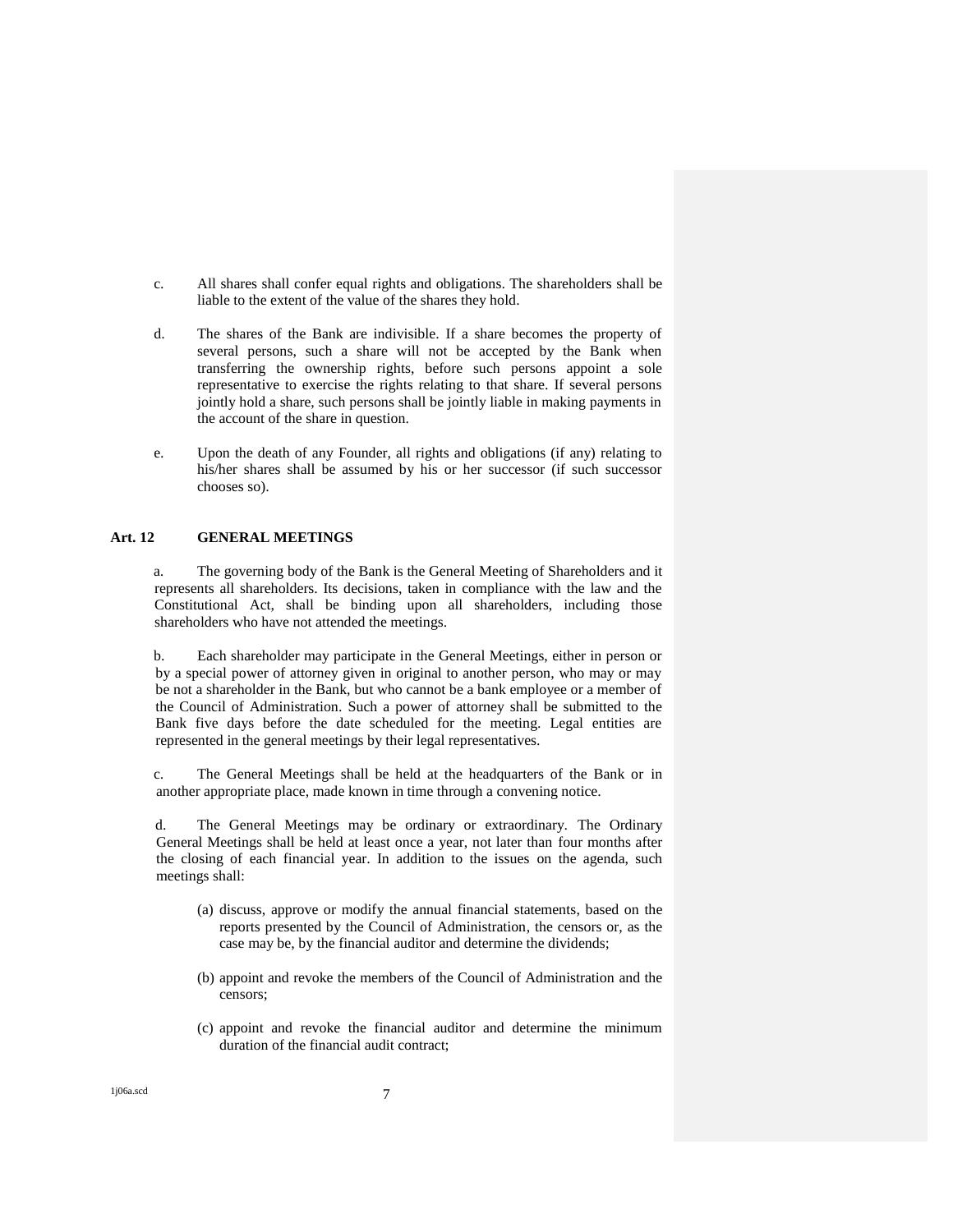- (d) determine the remuneration of the members on the Council of Administration and the Censors due for the current exercise, if not established in the Conditional Act;
- (e) decide on the performance of the Council of Administration;
- (c) approve the budget for revenues and expenditure and the activity program for the financial exercise to come;
- (d) decide on the pledge, opening or dissolution of one or several bank units.

For the decisions to be valid, the Ordinary General Meetings require the presence of shareholders representing no less than 35 % of the share capital. The decisions shall be taken with the majority of votes. On the date set for the second convening, the meeting can take place irrespective of the percentage of share capital represented by the attending shareholders and the decisions shall be taken with the majority of the present votes.

The CA members may not vote at the ordinary General Meetings, either personally or by a power of attorney, in respect of their discharge or any issue relating to their personal or management performance.

e. The Extraordinary General Meetings shall be convened by the Council of Administration under the law.

The convening notice for any general meeting shall be published in the Official Gazette and in one of the national and local newspapers and shall include the place and the date of the meeting and the agenda, clearly indicating all the issues to be debated. The meeting shall not be held earlier than 30 days after the publication of the convening notice.

For an Extraordinary General Meeting to be valid, it is required the presence of shareholders representing at least 35 % of the share capital and the decisions shall be taken with the majority of the votes held by the attending or mandated shareholders (under art.115 (2) in the Law no.31/1990). If, upon the first convening, the above quorum is not met, a second meeting shall be held where the presence of shareholders representing at least one fifth of the share capital is required and the decisions on the issues included in the agenda of the previous Extraordinary General Meeting shall be taken with the majority of votes held by the attending or mandated shareholders (under art.115 (2) in the Law no.31/1990).

The Council of Administration shall be obliged to convene an Ordinary or an Extraordinary General Meeting at the request of shareholders representing at least 5 % of the share capital. Such a request shall be made in writing and shall be motivated. If the Council of Administration does not convene a general meeting, the competent court in the area of the bank headquarters will be able to order the convening, by appointing a person from among the shareholders to chair the meeting.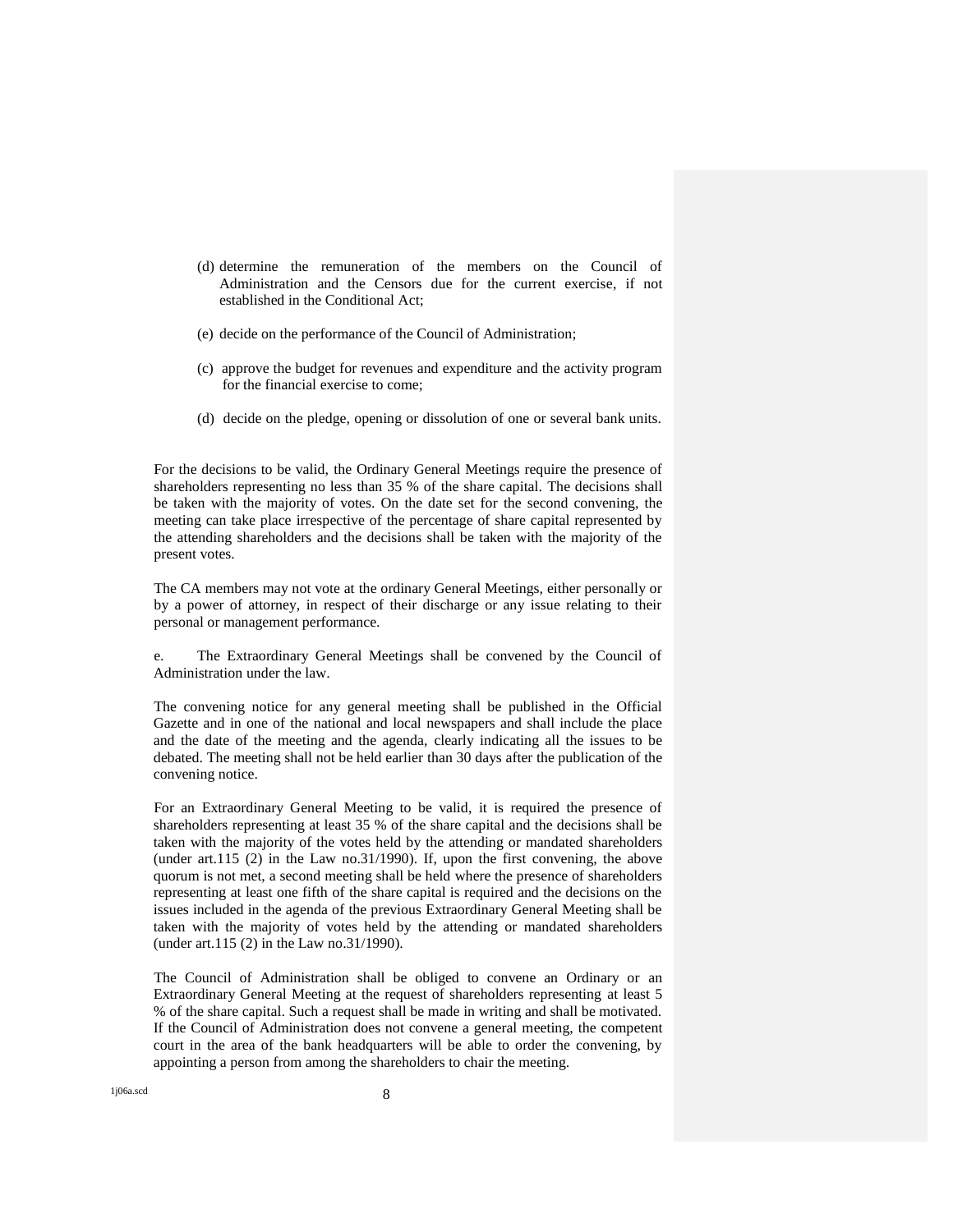f. The decisions of the General Meeting shall be taken by open vote. Secret voting is obligatory for the election or the dismissal of CA members as well as to adopt decisions about the liability of the members of the governing, management or control bodies.

g. The General Meetings of Shareholders shall be chaired by the chairman of the Council of Administration or a representative appointed by the chairman from among the CA Members. One to three secretaries from the attendees shall be also designated to verify the attendance, to indicate the share capital represented by each attendee, to verify the minutes prepared by the technical secretary concerning the number of shares represented at the meeting and compliance with all formalities required by the law and the Constitutional Act in respect of the meeting.

h. Each minute shall state compliance with the formalities for convening the meeting, the date and place of the meeting, the attending shareholders, the number of represented shares, a summary of debates, the shareholders' decisions and, at the express request of the shareholders, shall include any written statement of the shareholders.

The minutes shall be signed by the Chairman of the Council of Administration and the secretaries and recorded in the register for general meetings.

i. In addition to the majority required by the Constitutional Act and the Law 31/1990 (as amended and revised), whether the resolution is proposed to be passed at the first Extraordinary General Meeting or in a subsequent meeting, the following decisions listed below under (a) to (f) require:

- (i) the affirmative vote of the founders holding more than 50% of the total shares then held by the founders; and
- (ii) the affirmative vote of the Relevant Investor.

For the purpose of the paragraph above, the "Relevant Investor" means an international financial institution which, by way of capital increase, has acquired 14% or more of the entire voting rights, provided that:

- (A) only one such institution shall qualify at any time as a "Relevant Investor" and, if there are two or more persons who would qualify as a "Relevant Investor", only the first chronologically meeting the above requirements shall be the "Relevant Investor"; and
- (B) an institution shall remain a "Relevant Investor" only as long as it holds **13% or more** of the share capital of the Bank with a voting right.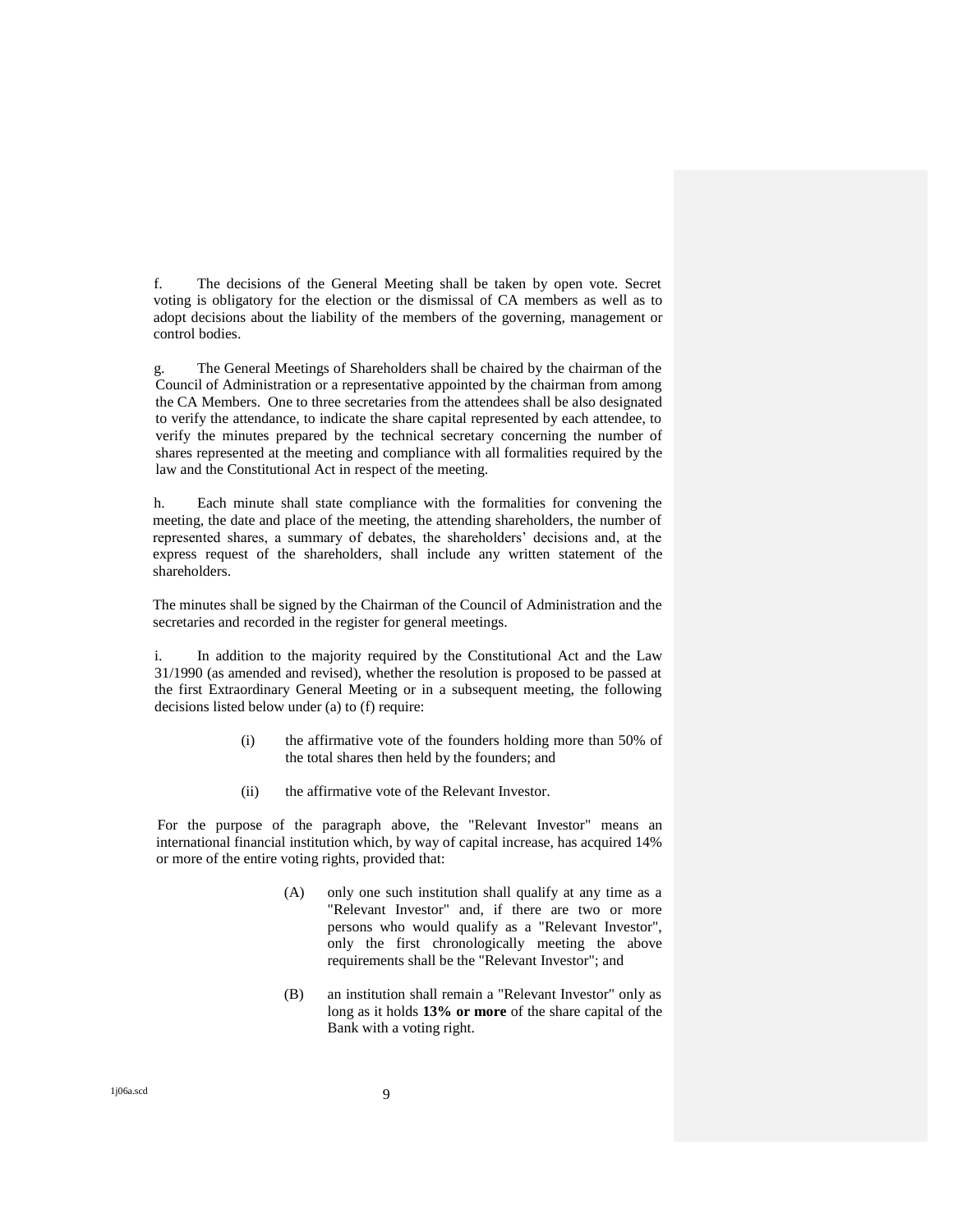The relevant decisions requiring affirmative resolutions as described above are the following:

- (a) any resolution to amend or to supplement this Constitutional Act;
- (b) any resolution to increase or to reduce the share capital of the Bank or to change the type, rights, form or class of shares or to redeem or to split any shares or to create any new class or type of shares;
- (c) any resolution to create, to withdraw, to suspend, to amend or to modify any rights of pre-emption (upon issue or transfer of shares) granted to the shareholders of the Bank (whether permitted by the law or by the Constitutional Act or otherwise);
- (d) any resolution to merge, to combine, to come out of a merger, to consolidate, to wind up, to dissolve or to liquidate the Bank or to transform or to restructure the Bank (whether into another corporate form or otherwise);
- (e) any resolution to change the object of the Bank's activity or to change the nature or the scope of its business (whether by broadening or ceasing the activity) in any material respect; and
- (f) any resolution to change the auditors of the Bank.

### **Art. 13 THE COUNCIL OF ADMINISTRATION**

a. The Bank is managed by a Council of Administration, consisting of the following members:

- Ciorcila Horea
- Marzanati Roberto
- Rekkers Robert Cornelisvacancy
- Retegan Carmen
- Ceocea Costel
- Radu-Danut Palagheanu
- Peter Morris Franklin

and will be formed based on the following rules:

- (a) it will include a number of 7 members, elected by the General Meeting from among the shareholders or their representatives.
- (b) the members of the Council of Administration shall not be executives or employees of the Bank, except for the CA members appointed on the Management Committee;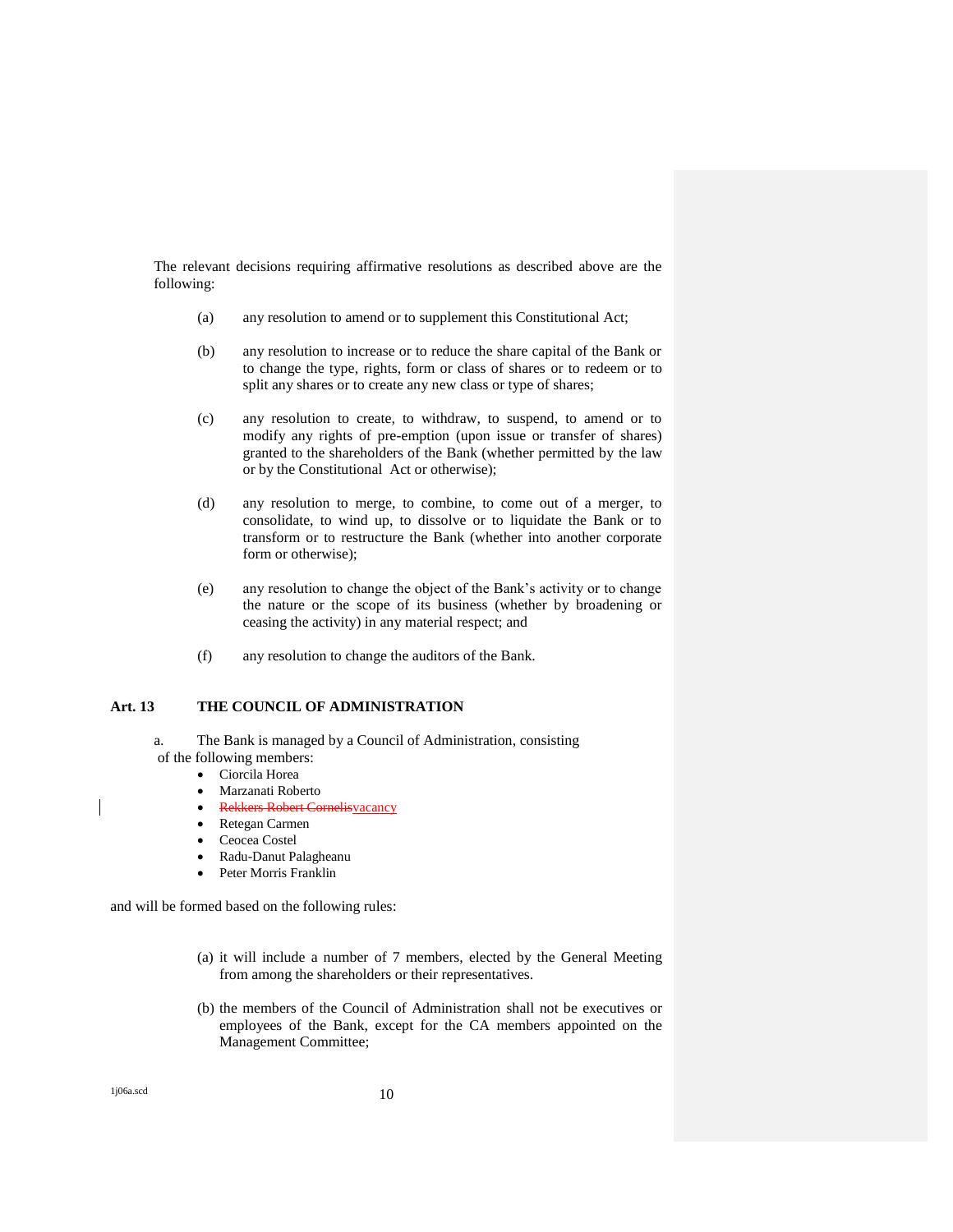- (c) the Relevant Investor, if corresponding to the definition of the "relevant investor" under the article12i from above, shall be entitled to appoint and to maintain one of the maximum seven members of the Council of Administration, any time, provided that the identity of such member is subject to the approval of the General Shareholders' Meeting, in accordance with the applicable law and the regulations of the National Bank of Romania existing at that moment;
- (d) *The mandate of the Council of Administration is 4 years*;
- (e) at least half of the members of the Council of Administration must be Romanian citizens;
- (f) before taking office, the members of the Council of Administration will be approved by the NBR in accordance with the applicable regulations.
- b. The chairman and the vice-chairman will be elected by the Council of Administration from among its members.
- c. The chairman of the Council of Administration may be a Romanian or a foreign citizen.
- d. The signatures of the members of the Council of Administration will be submitted to the Trade Registry. If this obligation is not fulfilled, an administrator is considered to be divested of his rights.

e. *The responsibilities of the Council of Administration, exercised directly or delegated, unless expressly forbidden under the law, are the following*:

- (a) *to approve the Rules for Organization and Management, the Code of Ethics and Conduct and the organization chart, the staffing levels, the staff remuneration and supplementary incentives*;
- (b) to determine the treatment of signatures and authorized representatives of the Bank;
- (c) *to approve the internal rules of the bank; the Council of Administration may mandate the approval of the internal rules to the Executive Management Commitee*;
- (d) *to approve the establishment of correspondent banking relations with banks in the country and abroad as well as the related upper limits (at the CEM proposal to the extent it is needed) and to contract financings for carrying out the current business of the bank*
- (e) to adopt the draft activity program and the revenue and expenditure budget, the profit and loss account and to prepare the report on the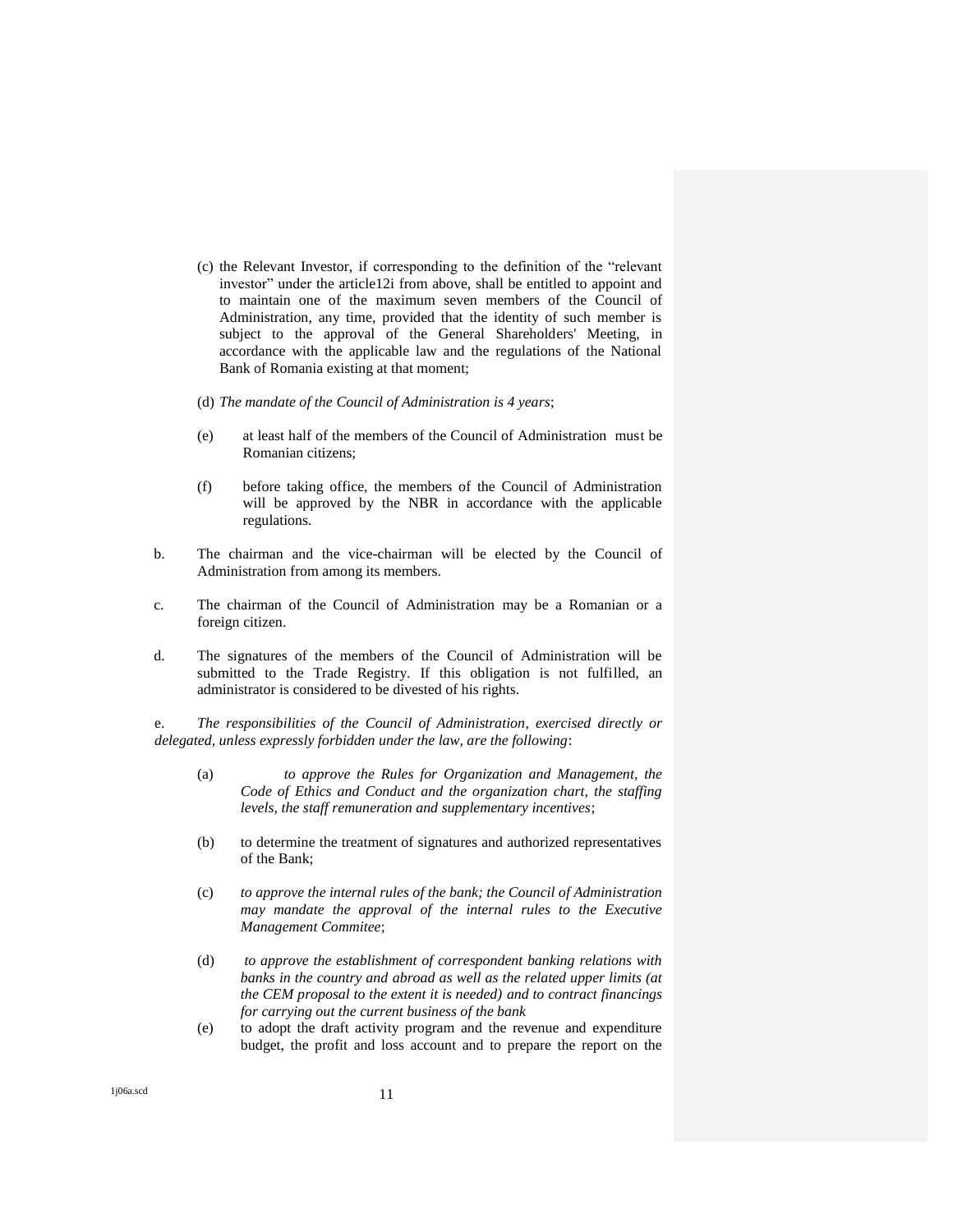activity of the Bank to be submitted for approval to the General Meeting;

- (f) to approve writing-off of debits for which all legal ways of recovery have been exhausted and the recovery of which cannot be achieved in economic conditions as well as any losses caused by employees as a consequence of the normal bank risks;
- (g) to prepare proposals for the distribution of the net profit to be submitted to the General Meeting for approval;
- *(h) h. To appoint from among its members and to revoke, any time and on a motivated basis, the Bank leaders (general manager and deputy general managers) and the executive managers, who are members of the Executive Management Committee and to establish their remuneration as well as to appoint and to revoke, any time on a motivated basis, the managers of in the Head Office, branches, representative offices and agencies and to determine their powers and duties and their remuneration*
- to appoint from among its members and to revoke, any time and on a motivated basis, the Bank leaders, who are members of the Executive Management Committee (general manager and deputy general manager) and to establish their remuneration as well as to appoint and revoke, any time on a motivated basis, the managers of branches and representative offices and agencies and to determine their powers and duties and their remuneration;
- (i) to approve loans over the competence limits of the Executive Management Committee at the proposal of the Committee;
- (j) to approve the quality of partners with unlimited responsibility in other competing companies for the members of the Management Committee;
- (k) to decide the opening, re-location or closing of branches, agencies, subsidiaries or representative offices of the Bank in Romania and abroad and to approve their rulebook;
- (l) to approve the participation of the Bank, in ROL or foreign currency, to the start-up capital of banks, companies in manufacturing, trading, tourism, transportation, insurance and other companies by procuring shares or social parts in such companies in Romania and abroad;
- (m) to approve the purchase of real estate properties necessary for the Bank to develop its activities as well as for the use of the bank employees;

(n) to acquire or to dispose shares in other legal entities, representing capital participations of the Bank, other than portfolio investments;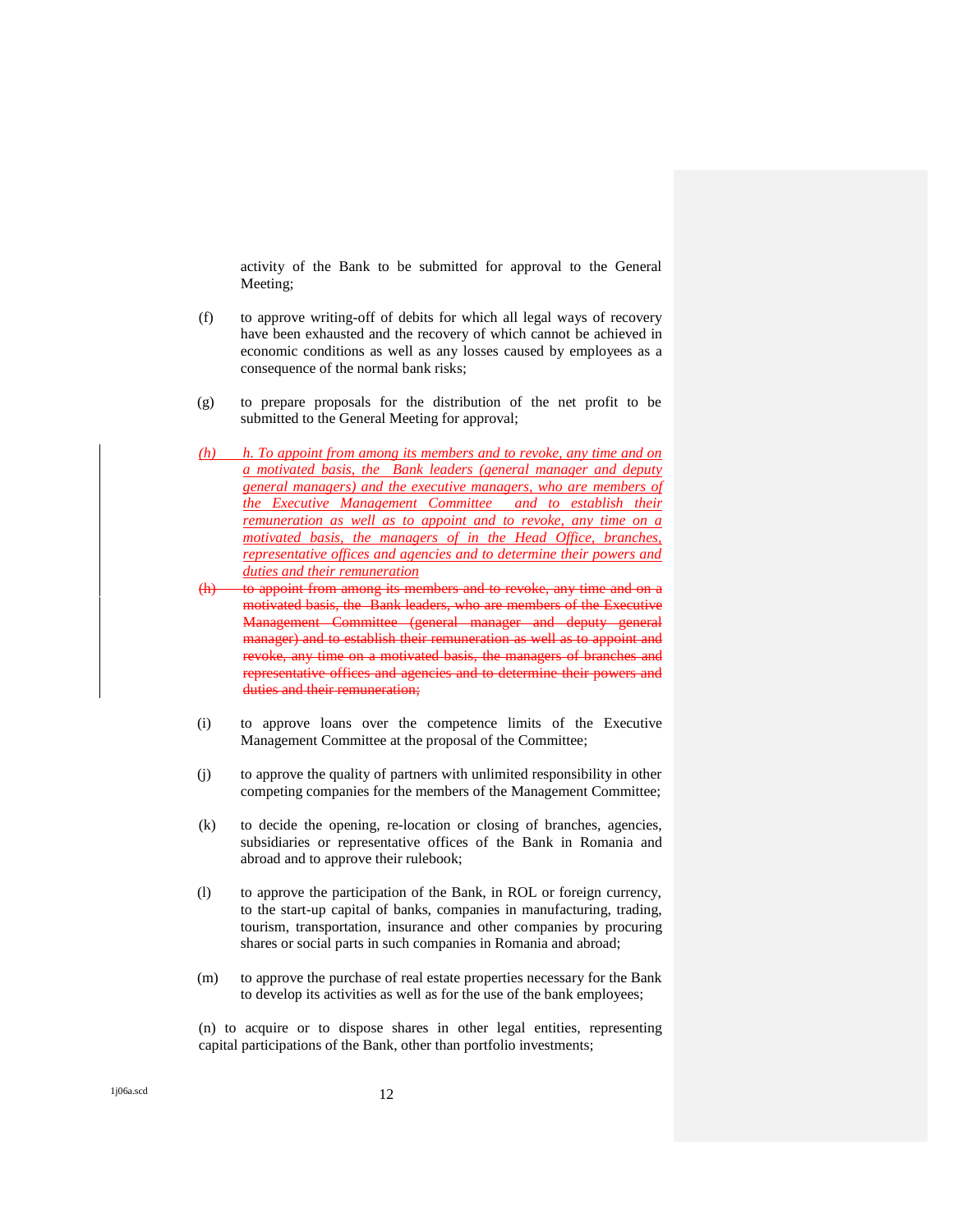- (o) to approve and to implement the Bank's annual and quarterly operational budgets;
- (p) to approve and to implement expenditure for fixed assets (such as buildings) and proposals for leasing obligations in cases exceeding 2% of the Bank's equity according to the Financial Statements prepared under IAS ("Equity"), within the limits of the revenue and expenditure budget approved by the General Meeting of Shareholders;
- (q) *to approve any related transactions involving an investment or committing a loan which would account for 10% or more the BT's own funds*;
- (r) to approve the complete annual remuneration of the key personnel, including the members of the Management Committee;
- (s) *to approve the individual exposures to any related party to the bank within the limits determined by the Council of Administration*;
- (t) *to approve and to implement a strategic plan for a minimum period of 2 years which is to be reviewed at least annually*
- (u) to approve, to refer to the General Meeting of Shareholders and to implement (if approved by the General Meeting of Shareholders) any transaction or group of related transactions (in or off balance sheet), involving mergers, consolidation, divestiture, spin-offs or acquisitions, representing more than 10% of the Bank's equity;
- (v) to approve any indebtedness with a due term over one year, representing more than 10% of the Bank's equity; and
- (w) to approve any loan, guarantee or off balance obligation that do not conform with the Lending Policies and Procedures (CPP).
- f. The Council of Administration shall meet at the headquarters of the Bank at least once a month or any time it is considered to be necessary, with an attendance of at least half of the number of its members. The convening notices must be sent to all members of the Council of Administration and shall include the place, the time and the agenda of the meeting. Members of the Council of Administration may take part in the meeting by telephone and that aspect is to be recorded in the minutes of the meeting. No decision can be taken on issues that are not included in the agenda, except for cases of emergency and provided that such decision is ratified in the following meeting by the members who were not present when it was taken. The Council of Administration shall be chaired by the chairman and failing that by a member of the Council of Administration appointed for this purpose. The decisions of the Council of Administration shall be taken (1) with an absolute majority vote of the present members and (2) with at least half of the total number of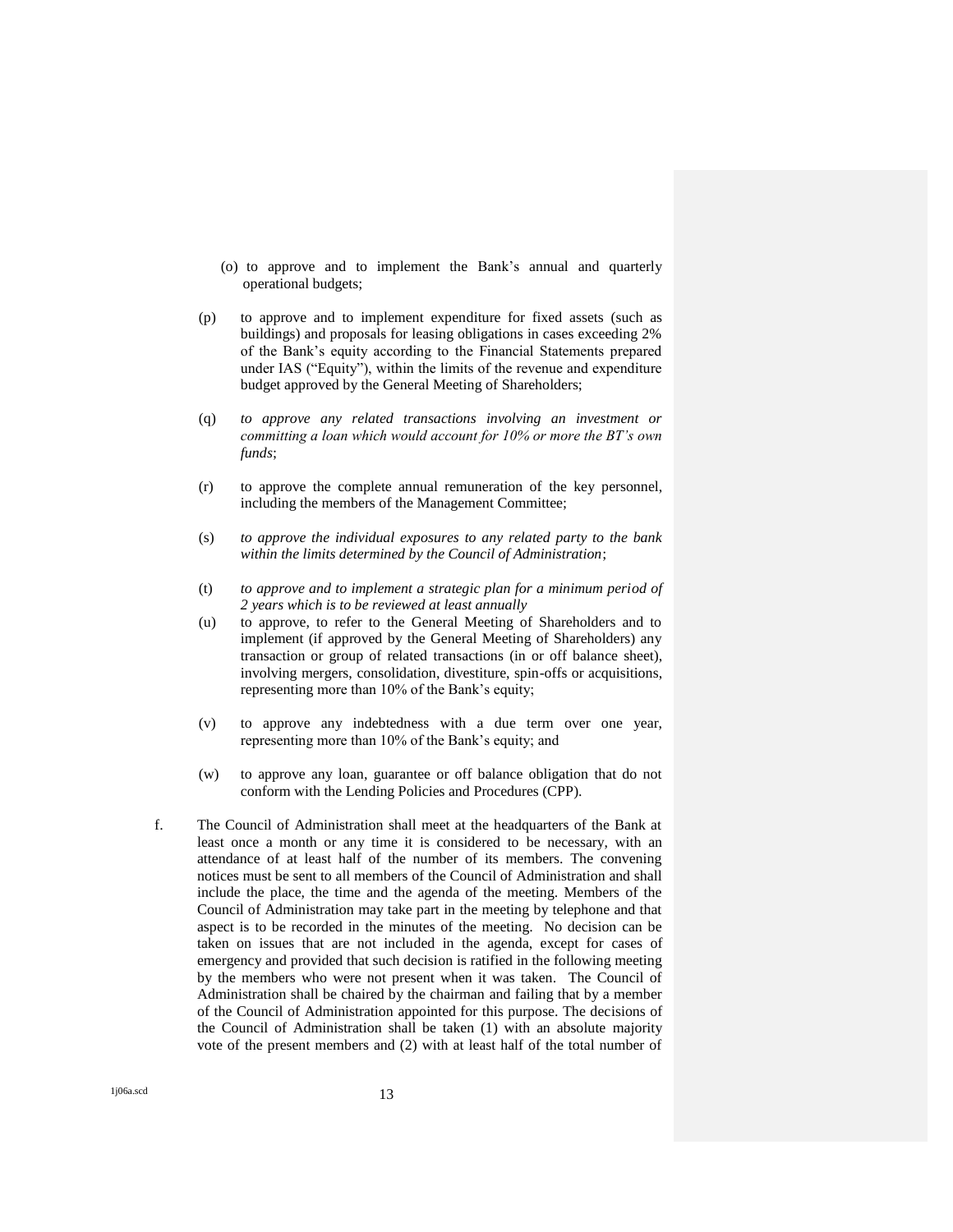administrators and each such decision must be written in a minute to be signed by the Chairman and the members of the Council of Administration.

If a meeting is not held, a written resolution of the Council of Administration, in one or more copies, duly signed by each member of the Council of Administration and sent to the Bank by fax or in original, demonstrating that the majority of the CA members voted for such a resolution, shall be valid and applicable, as if the meeting had been duly convened and held.

In addition to the requirements from above, the following decisions listed below from (a) to (d) shall require a simple majority of the CA members and the vote of the CA member, named by the Relevant Investor in compliance with the provisions in this Constitutional Act:

- (a) any resolution to change, to supplement or to modify:
	- (i) the Policy Statement as adopted by the decision of the Council of Administration as of 14 August 2001; or
	- (ii) the Remuneration Policy adopted by the decision of the Council of Administration prior to the adoption of this Constitutional Act or any other resolution approving any act or omission beyond the limits set out in such Policy Statement or Remuneration Policy (in each case, as validly amended or modified in accordance with this provision); and
- (b) any resolution to offer any persons, including the existing shareholders, the shares remaining unsubscribed after an offer to all existing shareholders has been made pursuant to the article 10c. in this Constitutional Act<sup>;</sup>
- (c) any resolution to acquire or to dispose any person or entity or a controlling interest in any other person or entity (in each case through the acquisition or the disposal of shares, the formation or the dissolution of a partnership or a joint venture or otherwise);
- (d) any resolution to approve any transactions with connected parties under article 13 (m) (b) (ii) from above;
- (e) the approval of every medium term business plan and
- (f) the appointment or the dismissal of any member on the Management Committee.

The notices for meetings must be given to each member of the Council of Administration at least 21 days before the proposed date of the meeting and such notices shall include an agenda with the items to be discussed during the meeting, unless the meetings are extraordinary (convened for matters of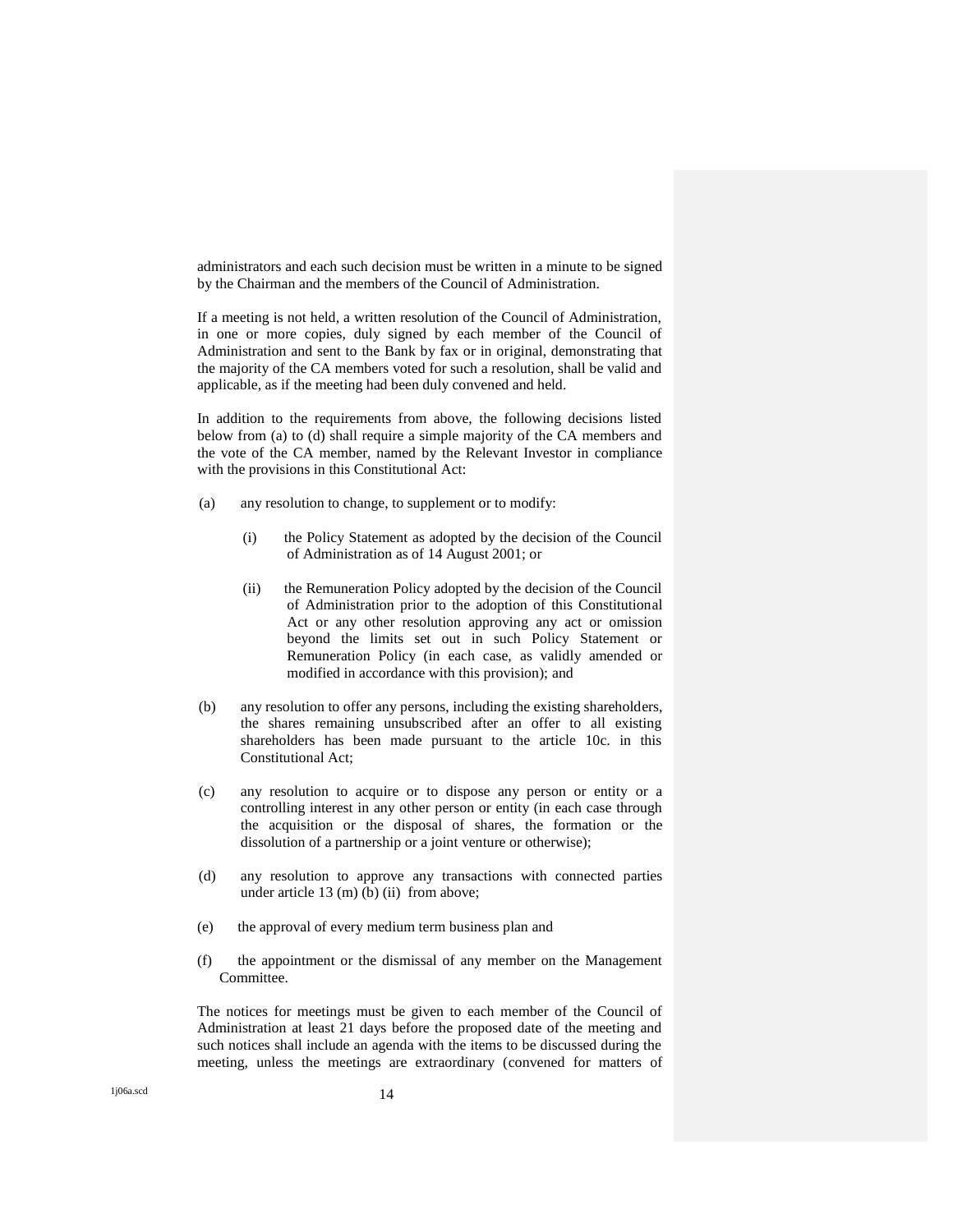urgency) and in this case the notice is to be sent at least 48 hours before such meeting to each member (together with an agenda of the extraordinary meeting).

If the provisions in this article are fully complied with in any meeting for the determination of any matter from the paragraphs (a) to (d) above, but the member of the Council of Administration appointed by the Relevant Investor (the "**RI Member**") does not attend the meeting (in person or by telephone), then any decision of the Council of Administration on any matter like those in the paragraphs (a) to (d) above, in fact validly taken, shall be considered valid without the affirmative vote of the RI Member after five business days from the date when the resolution was adopted, unless the RI Member gives notice to the Bank to vote against such resolution within five business days.

- g. The Council of Administration deliberates and takes decisions on the major issues of the Bank's activity, excepting those reserved for the General Shareholders Meeting; the CA responsibilities are provided both by the law and this Constitutional Act
- h. The Council of Administration shall appoint a secretary, either from among its members or from among employees in managing positions to handle the operational activity. The proceedings of the Council of Administration shall be recorded in minutes to be signed by the members attending the meeting. The minutes shall be recorded in a register in chronological order, including notes about the order of the issues under consideration, the decisions, the members attending the meeting, the number of votes and any separate opinions.
- i. The administrators shall be jointly liable to the company in respect of:
	- (a) truthfulness of the payments made by the shareholders;
	- (b) real existence of the paid dividends;
	- (c) existence of the registers required by the law and the correctness of records in such registers;
	- (d) implementation of the decisions passed by General Meetings;
	- (e) strict fulfillment of duties under the law and the Constitutional Act.
- j. The liability for acts or omissions does not extend to administrators who have required their opposition to be noted in the registry of minutes of the Council of Administration and notified the censors thereof.
- k. Any administrator who does not participate in a meeting shall be liable for the decisions taken in such meeting if, within a month after becoming aware of the relevant decisions, he/she does not show opposition in the form provided under letter "k" from above. The members of the Council of Administration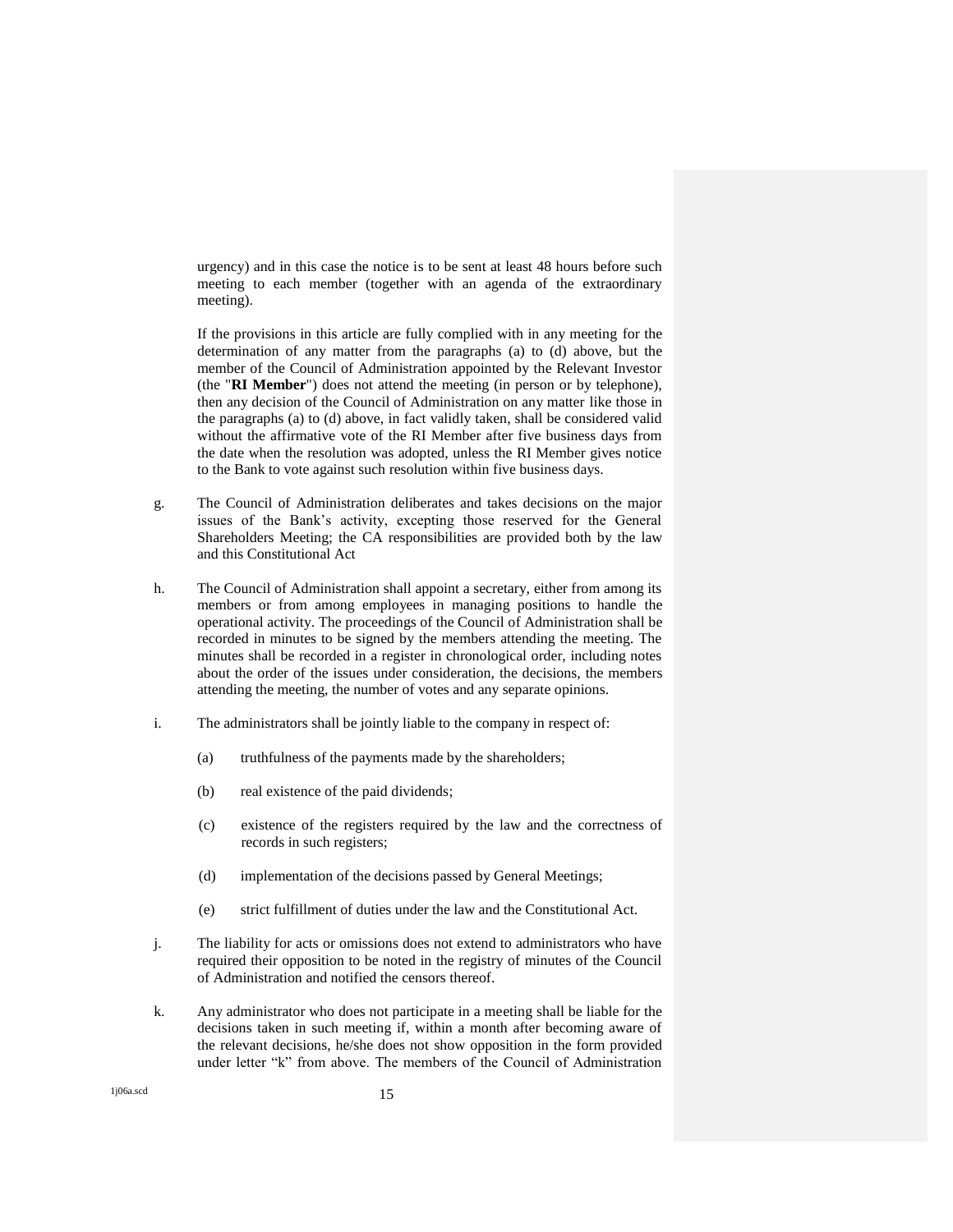shall also be liable jointly with their immediate predecessors if, being aware of any irregularities committed by such predecessors, they have not informed the censors.

l. An administrator having an interest in a certain transaction, directly or indirectly, contrary to the Bank's interests must submit a written statement, at least once a year, which should include the names and addresses of his/her associates and any information about his/her material interests and his/her family's interests and shall not participate in any debate regarding that transaction.

In addition, the Bank shall not enter into any transaction with:

- (a) any shareholder, only if the terms and conditions of such transactions are just as unfavorable to the Bank as those obtainable by the Bank from any unaffiliated third parties; or
- (b) any of the following, unless the approval of the Council of Administration has been obtained for each such transaction:
	- (i) any member holding 5% or more of the Bank shares; or
	- (ii) any member of the Council of Administration or a related party to such a member; or
	- (iii) any employee of the Bank.
- m. No administrator may be member on more than five Boards of Administration, except for cases provided under paragraph  $(2)$ , art.  $153^{16}$  in the Law no. 31/1990. An administrator failing to observe this requirement shall be punished in accordance with the law. The members of the Council of Administration may not be members on the boards of other banking companies and may not participate, without the express authorization of the Council of Administration, in other companies as partners with unlimited responsibility.

#### **Art. 14** *"Leaders' committee and Executive Management Committee*

*14.1. Leaders'Committee* 

*The Council of Administration appoints the bank leaders (directors) (general manager and deputy general managers) from among the executive directors.* 

*The general manager and the deputy general managers will form the Leaders' Committee 14.1.LEADERS' COMMITTEE*

*The Council of Administration appoints two leaders (directors) of the bank (general manager and deputy general manager) from among its members and/or executive directors.* 

 $1j06a.scd$   $16$ *The general manager and the deputy general manager will form the Leaders' committee.*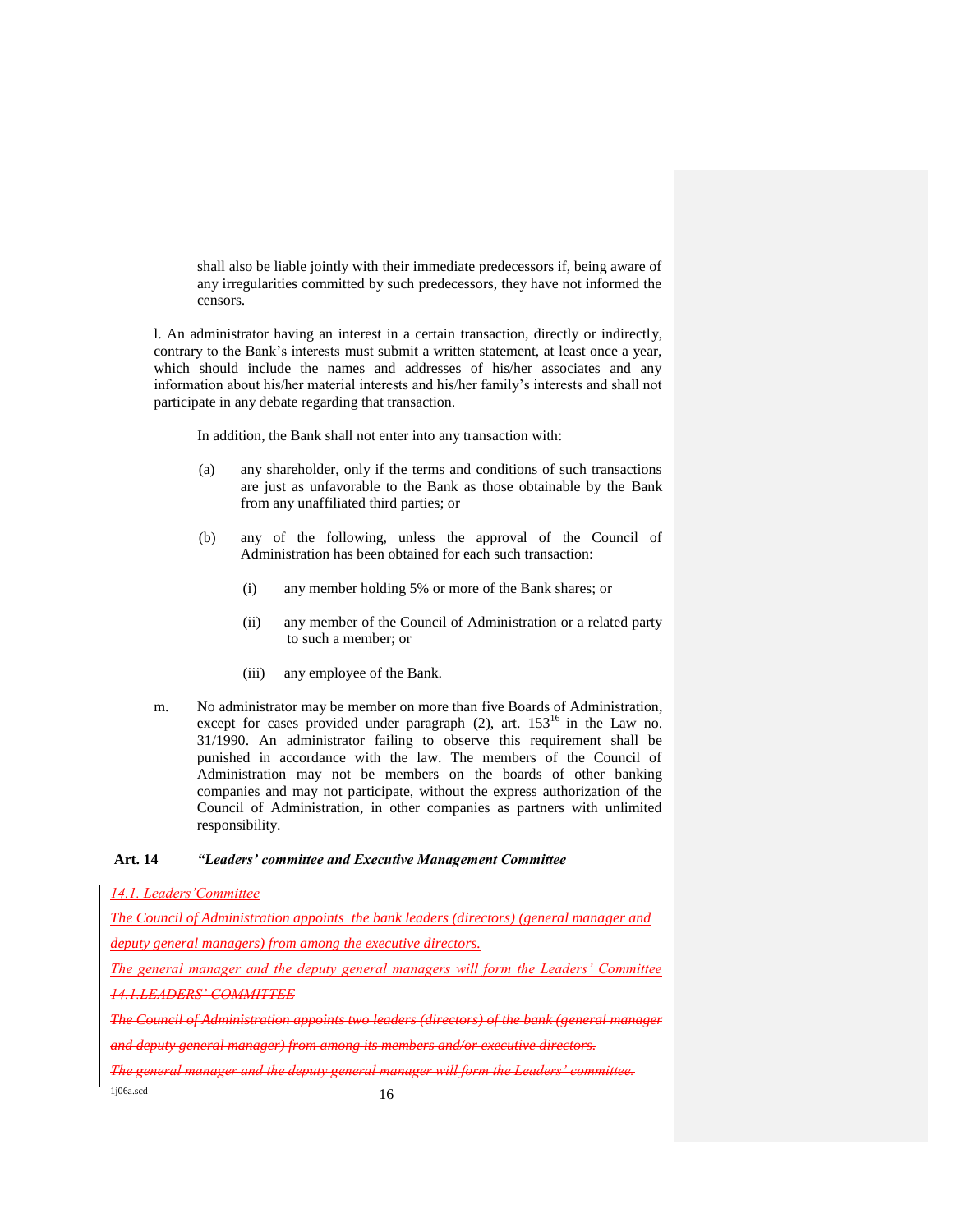*The Council of Administration mandates the bank leaders to exercise jointly the powers of organization and management of the bank's activity. The bank leaders are vested with the rights, obligations and responsibilities provided in the relevant legislation. The bank leaders may, under mandate, delegate some of their responsibilities in a clear and transparent way to CEM or individually to mid- level managers. The Leaders' committee shall adopt decisions by consensus; in case of disagreement, the subject will be raised to the Council of Administration*

### **14.2. EXECUTIVE MANAGEMENT COMMITTEE**

| <b>The Council of Administration appoints two of its members in the position of</b> |  |  |  |
|-------------------------------------------------------------------------------------|--|--|--|
|                                                                                     |  |  |  |
| bank leaders (general manager and deputy general manager) from among its            |  |  |  |
|                                                                                     |  |  |  |
| members and/or executive directors.                                                 |  |  |  |

The Council of Administration appoints a number of maximum 11 (eleven) executive directors.

 The bank leaders and the executive directors will form the Executive Management Committee of the bank presided by the general manager.

*The Council of Administration appoints the bank leaders (general manager and* 

*deputy general managers) from among the executive directors.* 

*The Council of Administration appoints a number of maximum 11 (eleven) executive* 

*directors.*

*The bank leaders and the executive directors will form the Executive Management Committee of the Bank presided by the general manager*

- b. The responsibilities, the powers and the competence limits of the Executive Management Committee as well as the individual members are determined by the Council of Administration and this Constitutional Act.
- c. *c. The Executive Management Committee meets and takes decisions with the absolute majority of its members and in the presence of at least one leader. Voting in the Committee can not be delegated*
- The Executive Management Committee meets and takes absolute majority of its members and in the presence of at least one leader (general manager and deputy general manager). Voting in the Committee can not be delegated.
- d. The Executive Management Committee presents its register of debates to the Council of Administration at each CA meeting.

# **Art. 15 MANAGEMENT**

1j06a.scd 17

**Formatted:** List Paragraph, Left, No bullets or numbering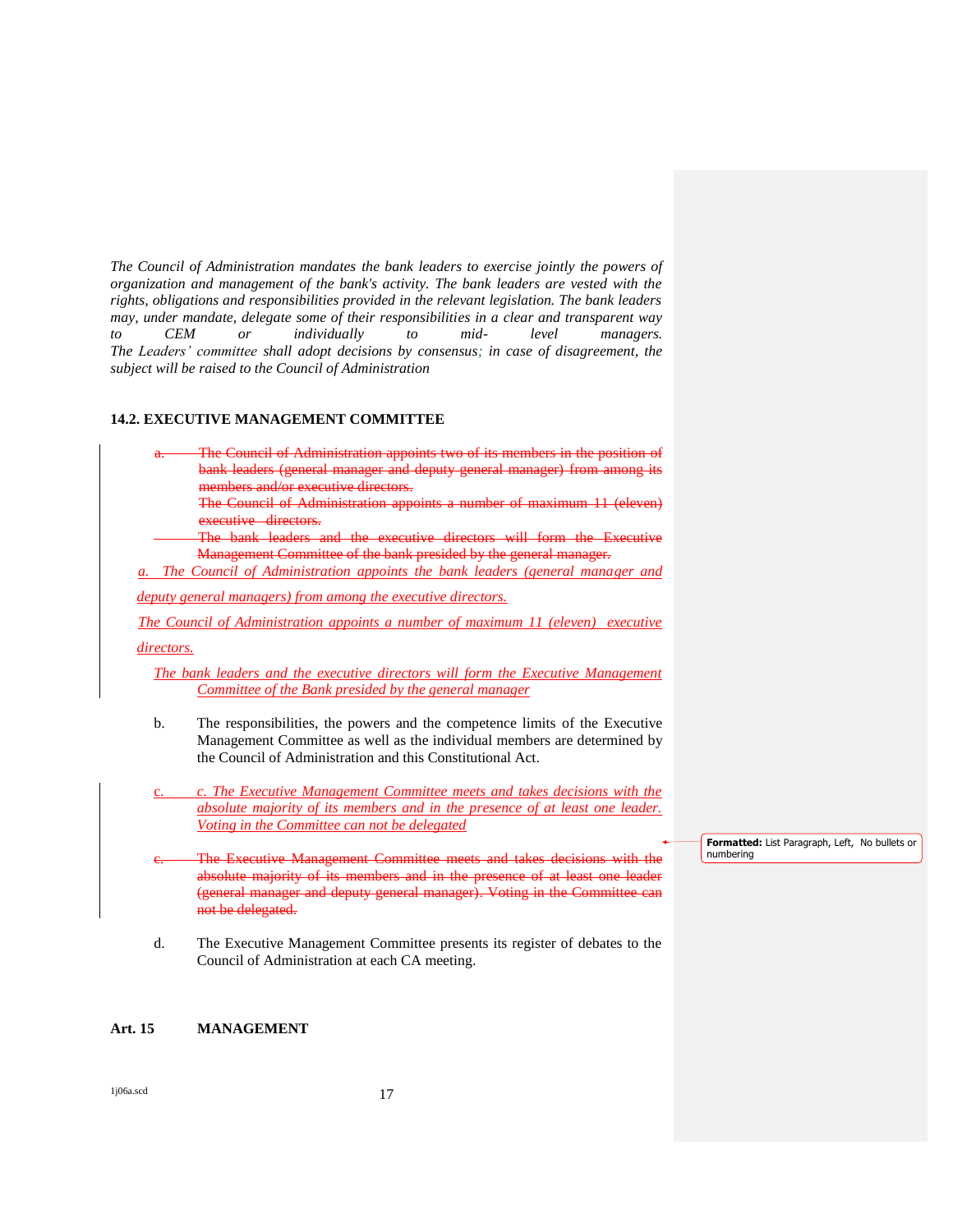- a. The current activity of the Bank is in the hands of the management consisting of department managers in the Bank's head office, managers and deputy managers of branches and heads of offices.
- e. The management acts in accordance with the regulations, rules and standards of the Bank, its powers and competence limits being established by the Management Committee and the Council of Administration.
- *c. The bank can be committed in any patrimonial transactions and its current activity solely based on two signatures in accordance with the provisions in the "Regime of signatures and competences" approved by the Council of Administration.*
- The bank can be committed solely based on two signatures of the bank leaders or persons authorized by them in respect of any patrimonial transactions and its current activity.
- d. The management shall be liable to the Bank, the administrators and third parties for the way they carry out their duties.

#### **Art. 16 CENSORS AND FINANCIAL AUDITORS**

The Bank shall have financial auditors, individual or legal persons, who fulfill the criteria and the conditions specified in the legislation and are active members of the Chamber of Financial Auditors.

The responsibilities, the powers and the competence limits of the financial auditors are in compliance with the current laws and are provided in the financial audit contract signed with the bank by the representatives authorized for this purpose.

The Bank appoints the company KPMG Audit S.R.L, based in Bucharest, street Bucuresti-Ploiesti, nr. 69-71, ground floor, room 02, Sector 1 as its financial auditor (based on the prior approval from NBR).

#### **Art. 17 REGISTERS, BALANCE SHEET AND PROFIT DISTRIBUTION**

- a. The registers provided in the law shall be the following:
	- (a) Shareholders' register which shall state the name, surname, company name, address or place of business of the shareholders as well as the payments made on account of the bank shares;
	- (b) Register of meetings and debates of shareholders;
	- (c) Register of meetings and debates of the Council of Administration;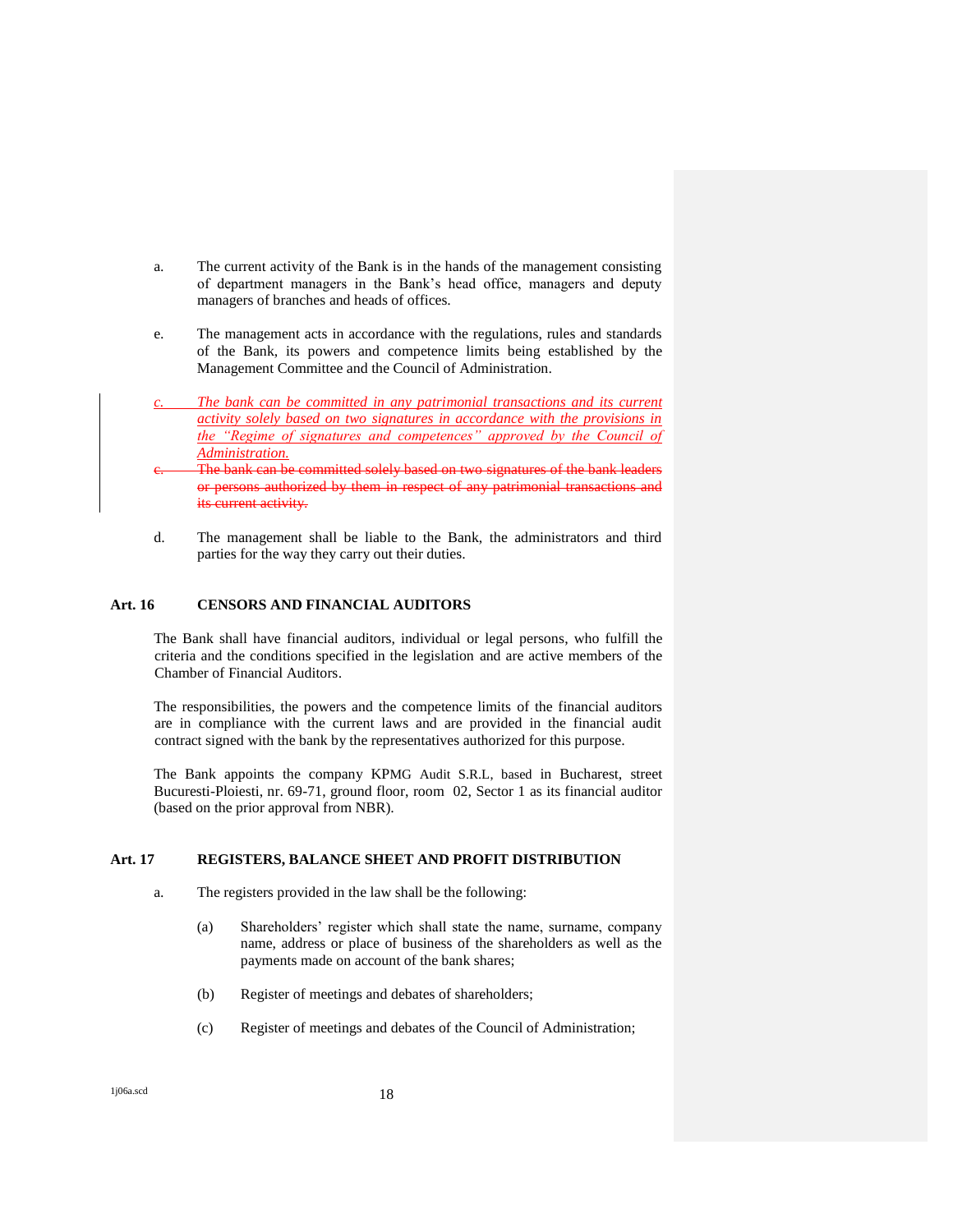- (d) Register of meetings and debates of the Executive Management Committee;
- (e) Register of debates and findings of the financial auditors in exercising their mandate;
- (f) Register of bonds including the mandatory provisions provided in the Law no.31/1990.
- b. The Council of Administration must make available to the shareholders the shareholders' register and that of the meetings and the debates of shareholders and release, upon request, excerpts of such registers at the expense of the shareholders.
- c. The fiscal year for the Bank begins on January 1 and ends on December 31, each calendar year. The first fiscal year shall cover the period from the incorporation date of the Bank to the end of that fiscal year.
- d. The Council of Administration shall prepare and present to the financial auditors in view of the preparation of the report to the General Meeting, the balance sheet of the previous fiscal year, the profit and loss account together with the report and any other underlying documents. The balance sheet and the profit and loss account shall be prepared in accordance with the law and the International Accounting Standards (published by the IASB Committee).
- e. *The financial auditors shall verify if the financial statements are prepared in compliance with the accounting rules in force and shall prepare an audit report signed by the responsible person under the law. The annual financial statements together with the proposed profit distribution as well as the administrators' report for the financial exercise are submitted to the General Meeting for approval. The annual financial statements appropriately approved together with the administrators' report and the audit report shall be published in the Official Gazette. The General Meeting of Shareholders decides on the amount of the annual bonuses, the remuneration of the members in the Council of Administration, the Executive Management Committee as well as the amount and the purpose of the reserve fund, the special reserves and other funds under the law*
- f. The approval of the balance sheet by the General Meeting shall not prevent, as the case may be, the exercise of a responsibility action against any administrator, manager or auditor.
- g. The amount of Bank's revenues in excess of its expenses represents the gross profit. A part of this profit shall be allocated to the reserve fund to the level provided by the law.
- h. Annually, the Bank must establish funds and provisions as provided in the law and they shall be calculated and utilized under the law. Such funds shall be used to cover losses resulting from failure to collect receivables under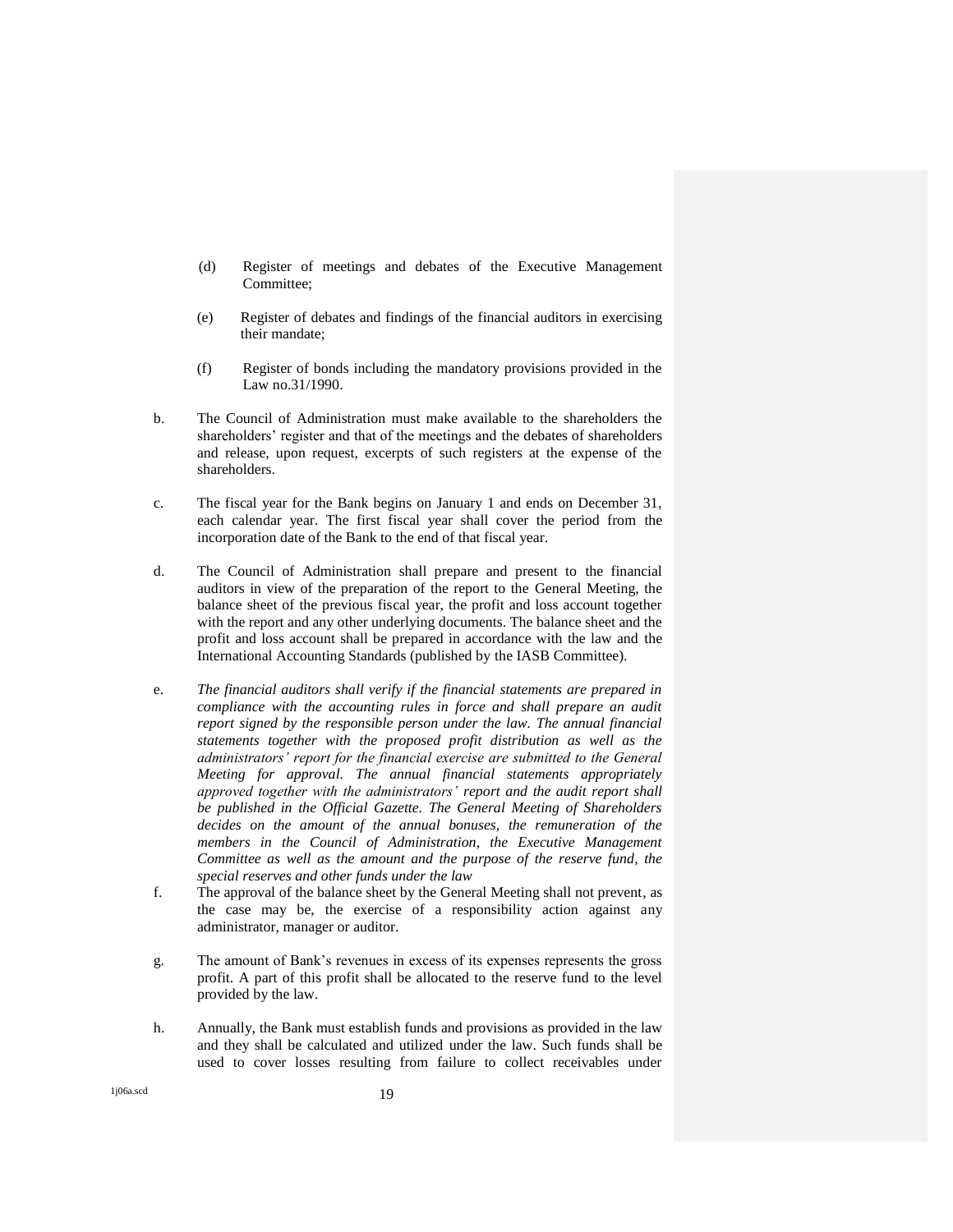disputes. Such debts are covered with the approval of the Council of Administration and only after exhausting all other legal means of recovery. The cases approved by the Council of Administration shall be presented for information to the shareholders at the first General Meeting.

- i. The gross profit, less the reserve fund, the risk fund (provisions) and the expenses charged to financial results, under the law, represent the taxable profit. The tax on profit is to be computed and paid according to the current legal provisions.
- j. The amount remaining from the taxable profit after the tax deduction represents the net profit to be distributed to the Bank shareholders, in accordance with the legal provisions in force and the decision of the General Meeting, or it may be used as a source to increase the share capital under Banking Law no. 58/1998.
- k. The shareholders are entitled to dividends in a value to be determined by the Council of Administration and approved by the General Meeting. The payment of the dividends due to shareholders shall be made in lei in accordance with the legal provisions in force. At the request of foreign shareholders, the due dividends may be transferred abroad in compliance with the law in the matter.
- l. Based on the amount of losses recorded in the accounts, the General Meeting shall decide whether to carry forward the loss to the following year, to cover such loss from the bank reserves or to decrease the share capital accordingly or even to dissolve the Bank in accordance with the legal provisions.
- m. The Bank shall open a current account with the National Bank of Romania and maintain the minimum compulsory reserves in accordance with the NBR regulations.
- n. The Bank shall keep the accounting records in accordance with the accountancy law and the NBR rules. On this base and in line with the international banking practice the Bank shall translate its financial statements into IAS.

### **Art. 18 BRANCH NETWORK**

The Bank may establish subsidiaries, branches, agencies and representative offices anywhere in Romania and abroad according to its interests under conditions of efficiency and according to the law. Such bank units shall develop their activities according to the regulations approved by the Council of Administration, performing operations in the nature of those provided in this Constitutional Act.

#### **Art. 19 PERSONNEL**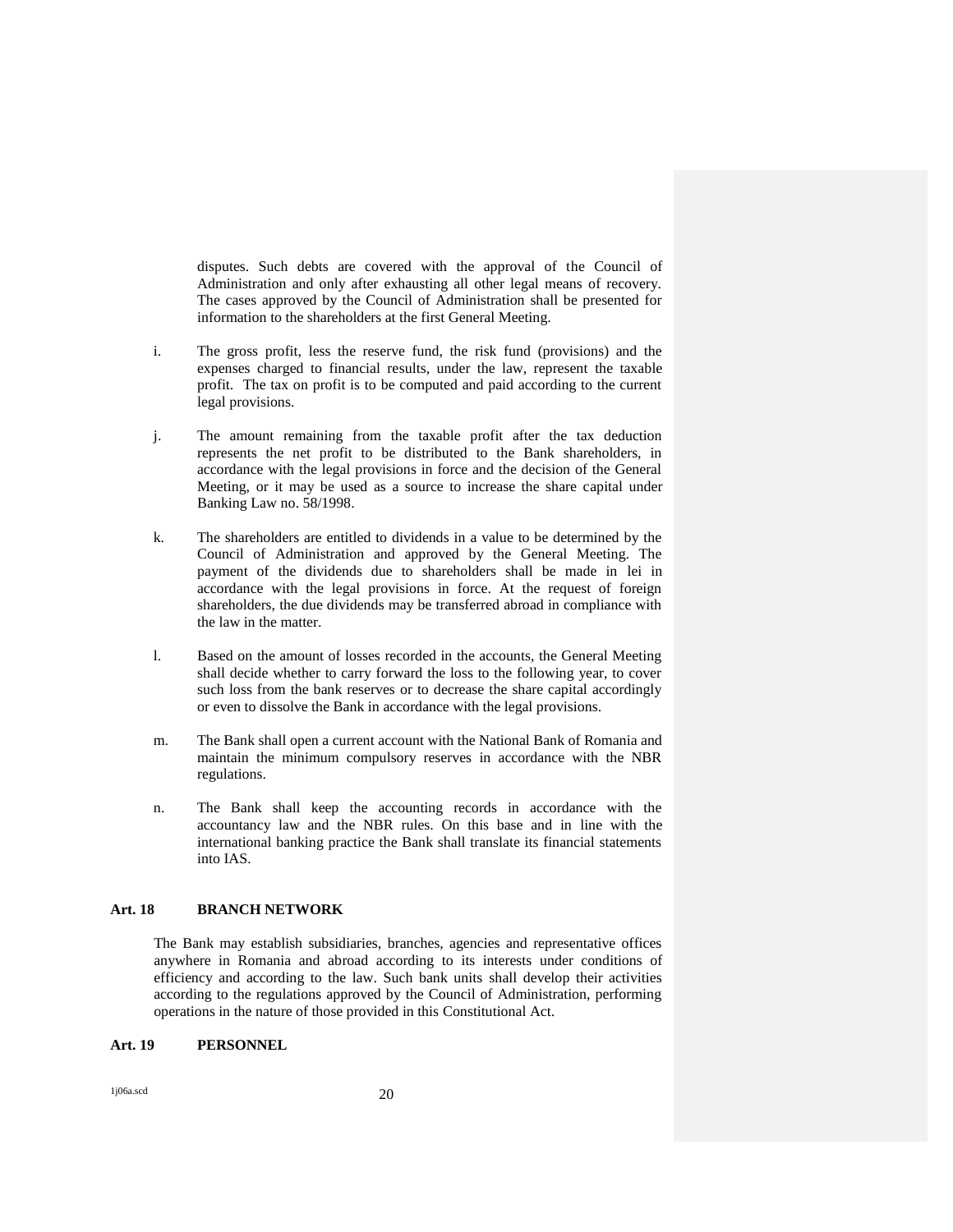- a. The personnel of the Bank must be professionally qualified and enjoy a good reputation. Employment shall be made on the basis of work contracts in compliance with the legal provisions relating to work relationship, state budget, taxation, etc.
- b. The personnel of the bank must not disclose any data or facts, either during the employment time or afterwards, that could prejudice the interest or reputation of the bank or its clients.
- c. The members of the Council of Administration as well as other bank employees, irrespective of their position, must keep the professional secret.
- d. The name of depositors and account holders and any transactions carried in their accounts shall constitute professional secrets.

## **Art. 20 CIVIL LIABILITY**

The Bank shall be liable for errors in releasing money or recording in clients' accounts only to the extent of the value that has been erroneously released or recorded, unless it is proved that such mistakes have been caused by clients.

The liability of the Bank ceases upon expiry of the term set in the general conditions of the Bank. Account holders have the right and the obligation to inform the Bank about any failure to record an operation or any erroneous recording of the same. Any claims against the Bank shall be subject to the relevant prescription provided by legal provisions in force.

### **Art. 21 RELATIONS WITH THE NATIONAL BANK**

- a. Periodically, the Bank will provide the National Bank of Romania the annual financial statements and any other requested information, in compliance with the regulations issued by the National Bank.
- b. The Bank will inform the National Bank of Romania about the loan and investment classification, as well as the related provisions, in compliance with the regulations issued by the National Bank.
- c. The Bank shall permit the National Bank of Romania to examine the Bank's records, accounts and operations exclusively for the purpose of banking supervision.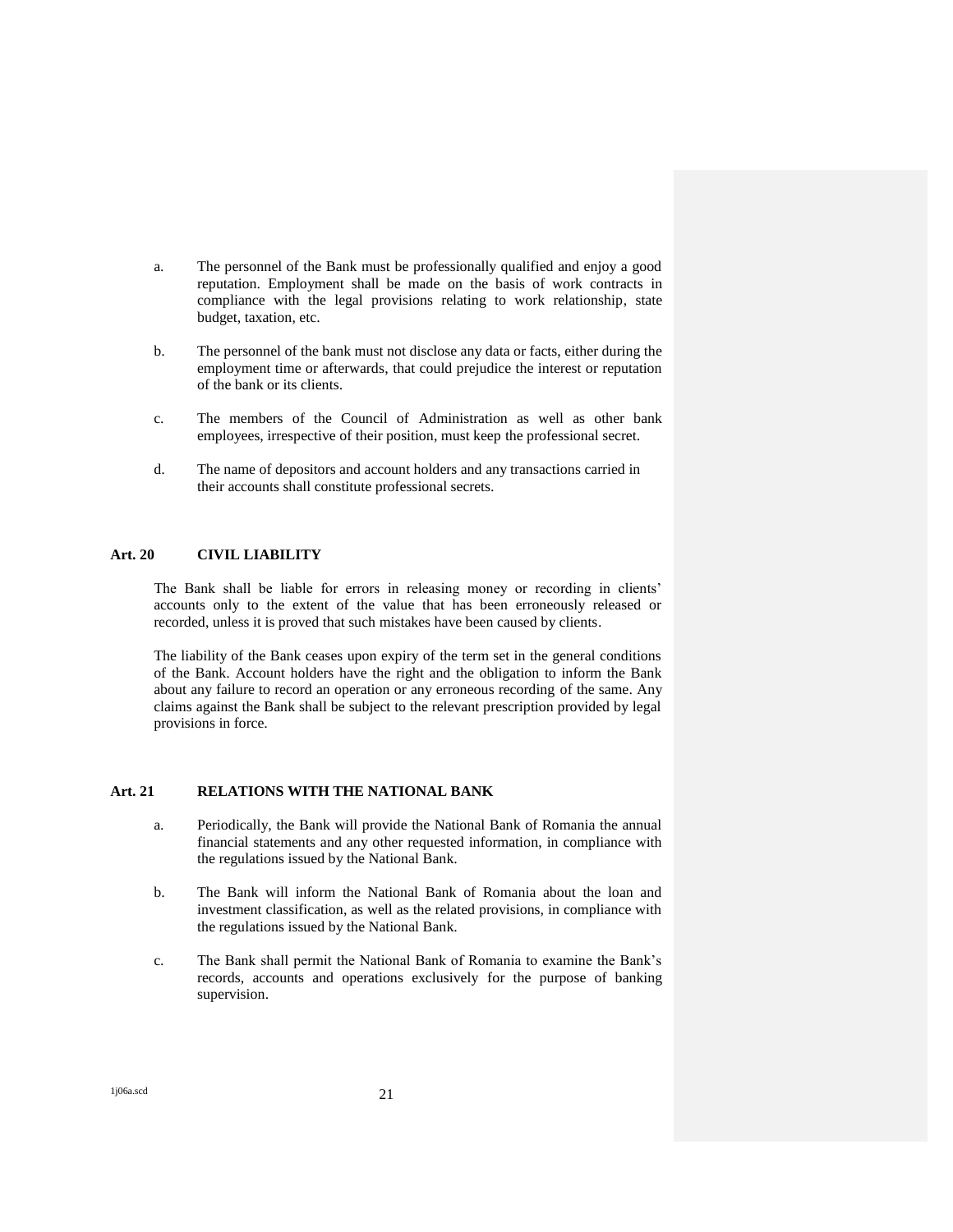#### **Art. 22 MERGER**

The Bank may merge with one or several banks based on a decision of the General Meeting of Shareholders under this Constitutional Act to be published in the Official Gazette and in compliance with the formalities provided by the law and the NBR rules in the matter.

### **Art. 23 DISSOLUTION**

The Bank may be dissolved as provided by the law and the NBR regulations. The dissolution is to be registered with the Trade Registry and published in the Official Gazette.

At the time such a decision is taken, the administrators may not continue to perform operations; otherwise they shall be jointly and severally liable for any such new operations.

## **Art. 24 LIQUIDATION**

In case of dissolution, the bank enters a liquidation process to be performed by liquidators under the control of the auditors.

The decision of the General Meeting or the relevant court order replacing such decision must be submitted to the Trade Registry and be published in the Official Gazette.

The liquidators shall have the same responsibilities as the administrators. If they perform banking operations that are not necessary in the liquidation process, they are jointly and severally liable.

Upon completion of the liquidation process, the liquidators prepare the final balance sheet indicating the part of the net assets to be distributed for each share.

The final balance sheet signed by the liquidators and the auditors' report must be submitted to the Trade Registry to be recorded and published in the Official Gazette.

# **Art. 25 MISCELLANEOUS**

- a. The following cases are considered to be offences or crimes and shall be punished under the law:
	- (a) the failure to observe the regulations issued by the National Bank of Romania in the application of the banking law;
	- (b) the performance of fictitious and groundless transactions.